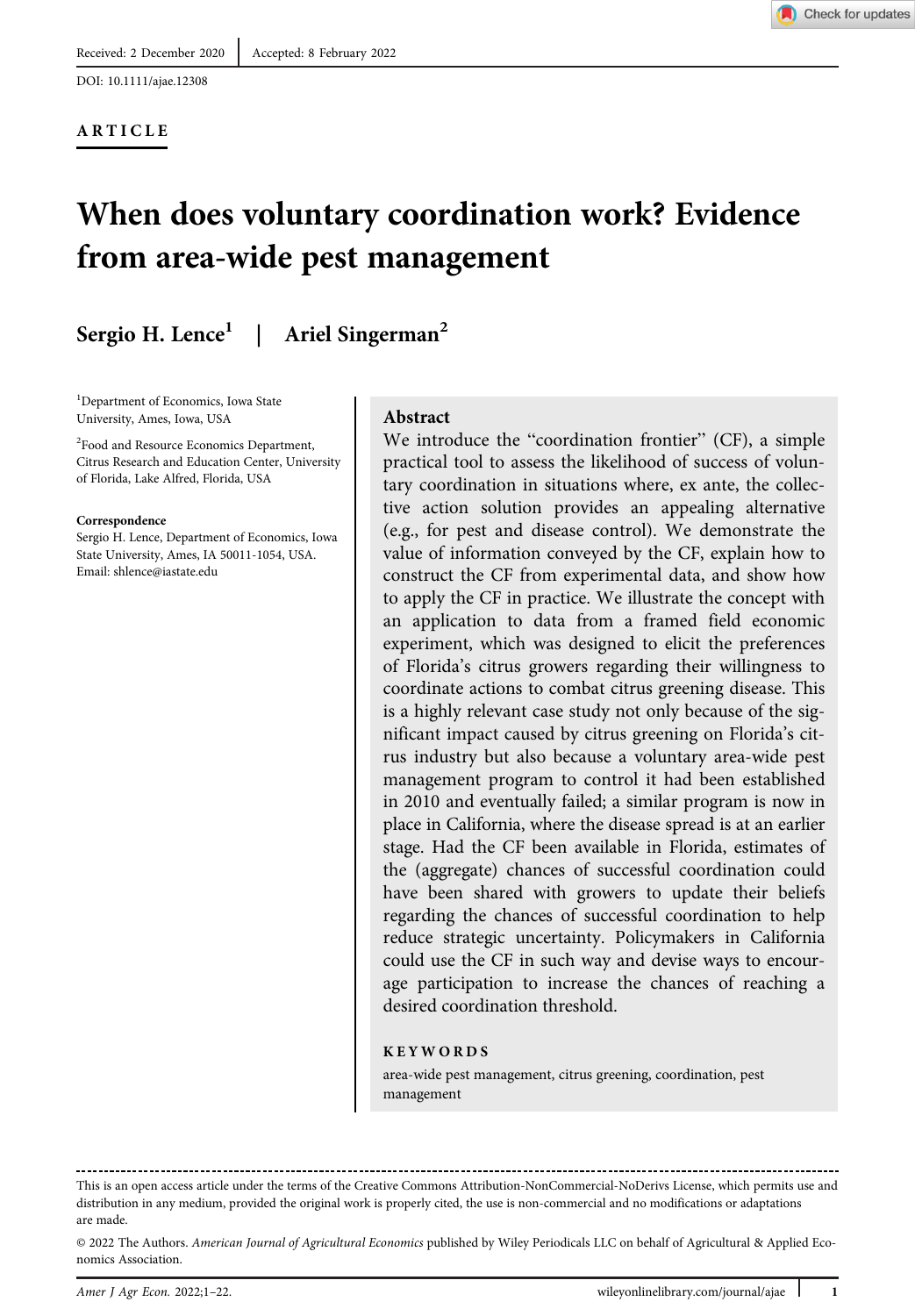JEL CLASSIFICATION D7, Q1, Q18

## 1 | INTRODUCTION

During the last 70 years, synthetic pesticides have allowed farmers to control many pests within their farms cheaply, effectively, and without regard for their neighbors' opinions and actions (Hendrichs et al., 2007; Smith et al., 1976). Thus, individual chemical pest management has become the most widely used strategy for pest control (Klassen, 2000). But despite the efforts, invasive species still pose a significant problem to agricultural producers worldwide; in fact, it is estimated that invasive insects alone cost US\$70 billion annually (Bradshaw et al., 2016).

One of the major shortcomings of uncoordinated pest control is that its effectiveness is compromised by the mobility of pests (Hendrichs et al., 2007). Using site-specific pest control does not take into account that neighboring farmers share such pests. Hence, individual actions have little effect on the density of the pest within the farm in future periods if there is re-infestation from neighboring farms (Lazarus & Dixon, 1984). As entomologists put it, "[u]niform suppressive pressure applied against the total population of the pest over a period of generations will achieve greater suppression than a high level of control on most, but not all of the population" (Knipling, 1972, p. 155). Therefore, crop damage is dependent not only on the individual farm pest population but also on the pest population within the region. The problem is compounded when the pest is vector of disease, particularly, if there is no cure or management strategy for the disease they transmit. Thus, following site-specific pest management ignores the collective nature of the problem; the ability of individual farmers to control mobile pests depends critically on the actions of neighboring farmers, which characterizes the problem as a collective action dilemma.

Collective action dilemmas are typically dealt with using top-down regulation or a bottom-up approach. However, a bottom-up approach is more attractive given the financial constraints of governments, the resistance that top-down regulation typically encounters, as well as the high cost and the difficulties of enforcing a top-down regulation in agricultural settings (Ayer, 1997; Ervin & Frisvold, 2016; Olmstead & Rhode, 2004). A community-based approach to deal with collectiveaction problems can not only be more effective but also result in lower transaction costs relative to command-and-control or payment-based approaches (Ostrom, 1990, 2009, 2010). However, cooperative solutions may not be adopted without the appropriate institutions (Loehman & Dinar, 1994). But building such institutional capacity takes time and maintenance (Ervin & Frisvold, 2016; Frisvold, 2019a). Almeida (2016) emphasizes that rapid reaction time is key to address the threat posed by a plant pathogen, but building trust among stakeholders often requires years. The challenge posed by the time required to design, establish, and implement community-based institutions to deal with invasive species is compounded by growers' preferences for control measures over prevention, as well as growers not facing all the costs of their decisions. This is so because the risk of pest invasions depends on the human response to such threat (Perrings et al., 2002). It then seems evident that there is a need for a quicker, albeit temporary, first (voluntary) coordination approach for dealing with invasive species until the appropriate community-based institutions are put in place. This is particularly so for the case of plant diseases, which unlike animal diseases are not transmitted to humans and, therefore, are more likely to be dealt with a slower policy response.

Voluntary coordination does present challenges analogous to those of contributing to the provision of a public good, namely, stakeholder participation. The challenge that stakeholder participation poses to the success of an area-wide pest management (AWPM) program has been widely recognized in the agronomic literature (see, for example, Mumford, 2000; Klassen, 2000; Hendrichs et al., 2007). In fact, according to Hendrichs et al. (2007), feasibility studies are key not only for identifying the most appropriate strategy and technology, and for designing the technical aspects of a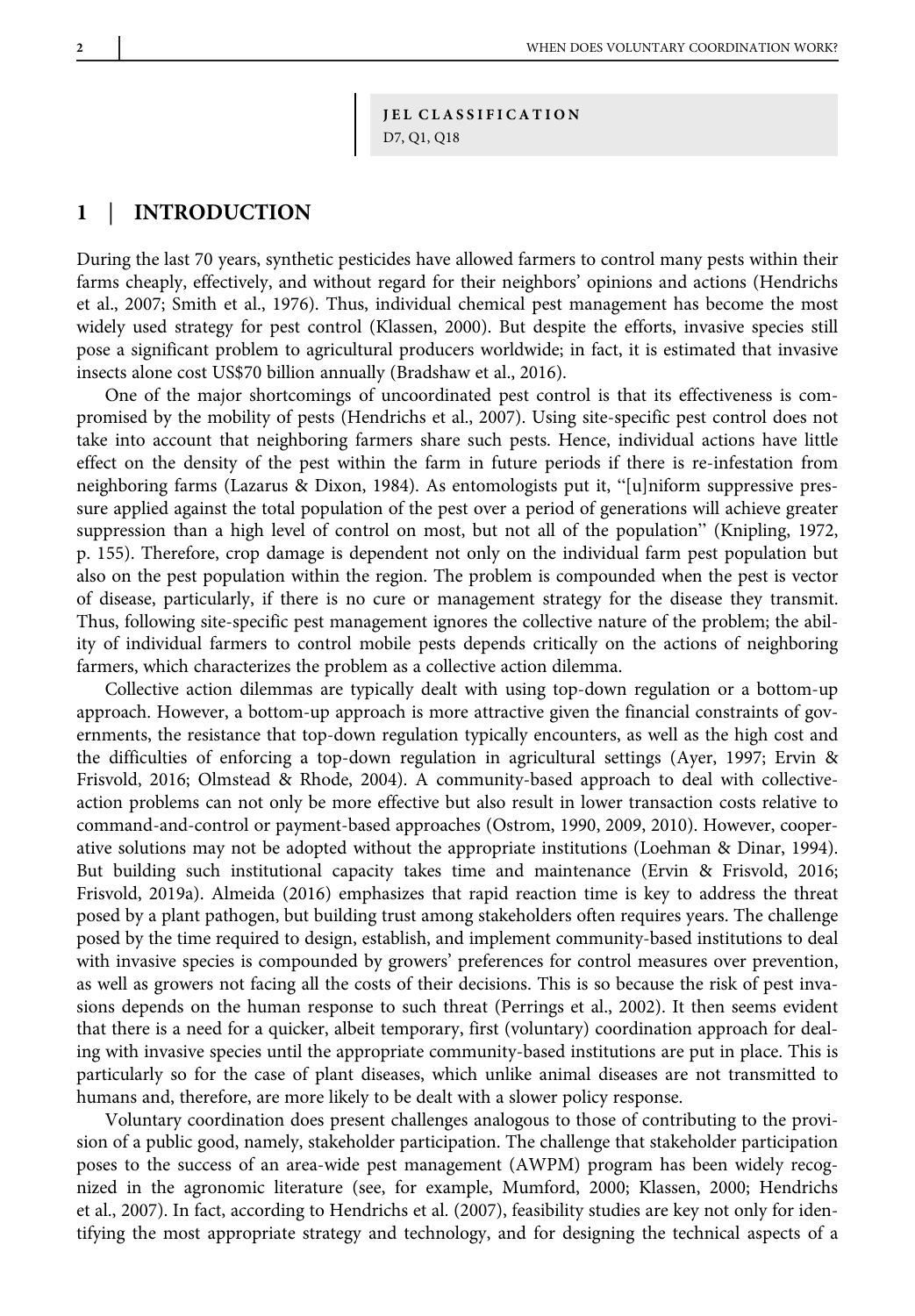program, but also for obtaining the commitment of stakeholders. We have not been able to find any studies focused specifically on determining a minimum threshold of participation for coordination to be successful. However, as Dawes and Thaler (1988, p. 197) put it, "the strong free rider prediction is clearly wrong—not everyone free rides all of the time"; the authors then continue, "there is a big territory between universal free riding and universal contributing at the optimal rate." In fact, in cases in which less than 100% participation is needed, there is some evidence that cooperation may provide a significant benefit (Epanchin-Niell & Wilen, 2015; Singerman et al., 2017).

Previous work on farmers' participation in a regional pest control group includes, for example, the pioneering article of Rook and Carlson (1985), who argue that farmers should participate in AWPM if the benefits of doing so outweigh the costs. However, Hurley and Frisvold (2016) point out that economic factors are not farmers' only incentive regarding weed and insect management decisions. Moreover, gains from cooperation do not always result in a cooperative outcome (Loehman & Dinar, 1994); behavioral and socioeconomic factors may challenge rational economic behavior (Miranowski, 2016). In this regard, Singerman et al. (2017) present a case study that quantifies the benefit of adopting AWPM to farmers, but find that strategic uncertainty—defined as the uncertainty regarding the actions and beliefs of others—hinders cooperation. Following such finding, Singerman and Useche (2019) explore how strategic uncertainty, among other variables, influences farmers' actual decisions to participate in AWPM. Their study extends the literature available evaluating the determinants of individual farmers' willingness to cooperate to control pests (Stallman & James Jr., 2015).

More recently, Xu et al. (2021) find that participation in a farmer organization is conducive to collective action in pest and disease control among Chinese farmers; in particular, they find organizational support, learning, and norms have mediating effects on farmers' decisions for joint pests and disease control. Although there is a need for creating networks of farmers to incentivize cooperation in pest and disease management in the United States (Hurley & Sun, 2019), according to Xu et al. (2021), Chinese farmers can use collective land and other production resources to grow and manage crops; such a program is quite different from the AWPM programs that could be designed in the United States.<sup>1</sup> In addition, as mentioned above, time and effort would be required to develop any formal farmer organization that could impact the joint control of pests and disease.

There is also a growing literature on the spatial-dynamic externalities that arise in transboundary species invasions among adjacent neighbors. For example, Liu and Sims (2016) argue that invasions will spread more quickly in landscapes with many smaller producers, because larger producers have greater incentives to control the invasion. Similarly, Epanchin-Niell et al. (2010) point out that collective action becomes more challenging as the number of land managers in a region increases. Epanchin-Niell and Wilen (2015) develop a model of invasion spread and human behavior, and find that small amounts of cooperation can provide large social benefits under most circumstances. Ahouissoussi (1995), however, uses a principal-agent model to explain why some cotton farmers were dissatisfied with the cooperation resulting from the Boll Weevil eradication program; farmers who had invested effort in determining the optimal combination of inputs felt the program reduced the competitive edge they had gained.

In the present study, we build particularly upon the work of Singerman et al. (2017) and Singerman and Useche (2019) by using some of their data and findings. Unlike all of the cited references above, we examine the aggregate probability of success of a voluntary AWPM and use farm-level experimental data for such purpose. The ability to predict the aggregate outcome of a coordination effort should be of major interest to both stakeholders and policymakers. Moreover, the higher the accuracy of prediction of such an outcome, the lower the strategic uncertainty involved (Heinemann et al., 2009).

<sup>&</sup>lt;sup>1</sup>Other significant differences with agriculture in the United States include the role of the country's government and the support farmers' organizations provide.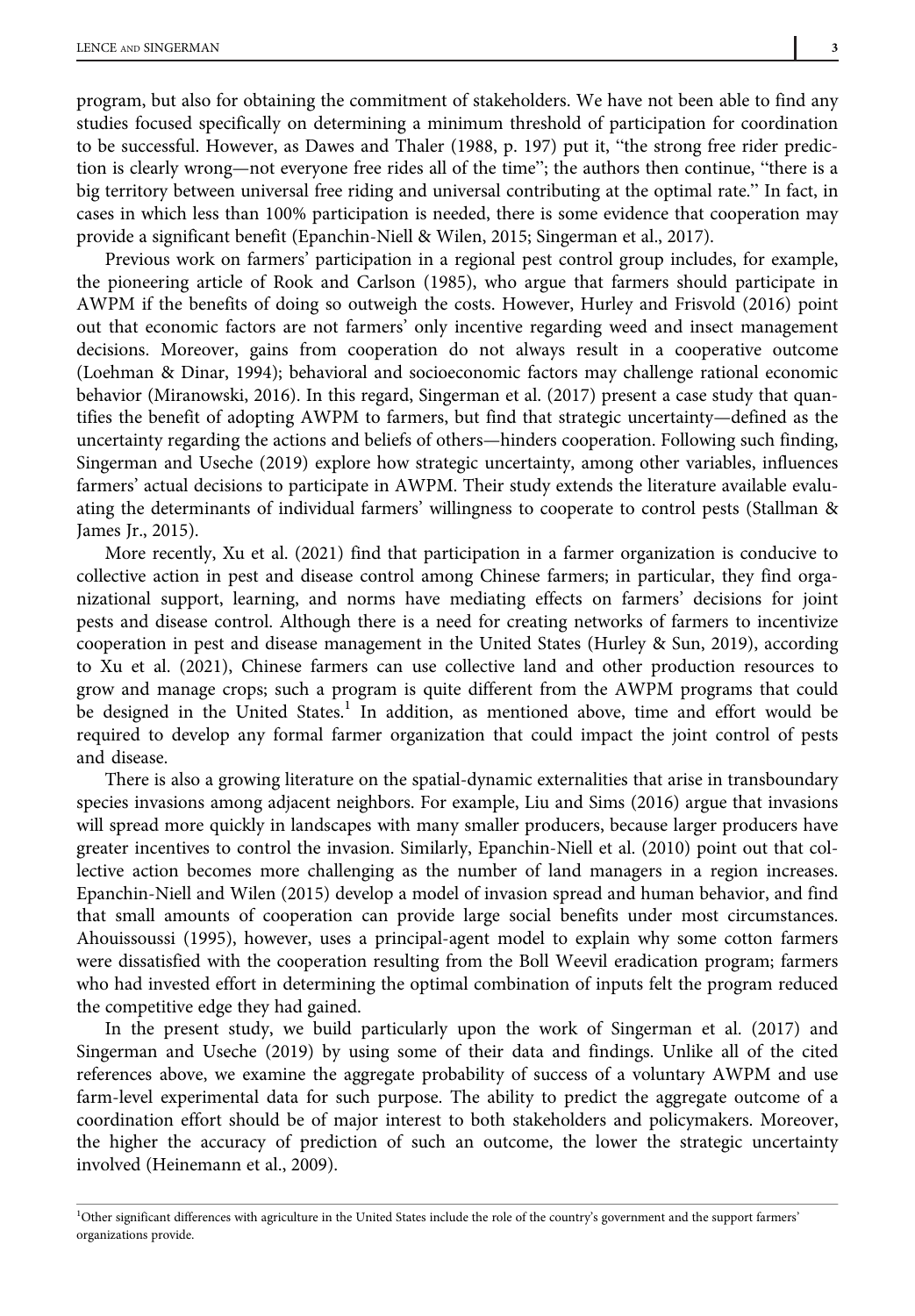We propose the "coordination frontier" (CF), a simple practical tool to assess the likelihood of success of voluntary coordination in situations where, ex ante, the collective action solution provides an appealing alternative. Such a tool would allow policymakers to determine the likelihood of success of implementing a quick and preliminary voluntary approach for pest and disease control, allowing, in turn, to "buy" time while the necessary (and more formal) institutions to incentivize cooperation in pest and disease management are put in place. Importantly, the CF can help reduce the strategic uncertainty involved in a voluntary program. Providing public information can be helpful to align growers' beliefs, reduce strategic uncertainty, and enhance coordination. Singerman and Useche (2019) test the influence of public information on choices under strategic uncertainty and find that approximately 30% of the growers choose to coordinate more. Morris and Shin (2006) illustrate that public information conveys more information than its face value, even if merely stating the obvious; it can convey important strategic information on the likely beliefs of others and, thus, contribute to coordinating outcomes. The CF also represents a step toward filling the gap in the literature regarding the ex-ante aggregate probability of success of a regional pest control program.

We contribute to the literature by introducing the CF. We demonstrate the value of information conveyed by the CF, explain how to apply the CF in practice, and show how to construct the CF from experimental data. We illustrate the concept with an application to data from a framed field economic experiment, which was designed to elicit the preferences of Florida's citrus growers regarding their willingness to coordinate actions to combat citrus greening disease. This is a highly relevant case study, not only because of the significant impact caused by citrus greening on Florida's citrus industry but also because a voluntary AWPM program to control it had been established in 2010 and eventually failed; a similar voluntary program is now in place in California, where the disease spread is at an earlier stage.

## STRATEGIC INTERACTION IN VOLUNTARY COLLECTIVE PEST CONTROL DECISIONS

Collective pest control decisions can be viewed as a problem analogous to that of contributing to the provision of a public good, in which the public good is the regional level of pest control. The key underlying issue is that farmers' payoffs depend not only on their own actions but also on those of neighboring farmers. Thus, the actions of individual farmers are motivated by their beliefs about what other farmers will do. Such strategic uncertainty is a key consideration in growers' pest-control decision making (Singerman & Useche, 2019). Therefore, each farmer chooses whether to coordinate as the best response to their beliefs regarding the behavior of other farmers.

Mathematically, consider a group of  $N$  farmers, each of them deciding whether to coordinate sprays to combat a pest, and suppose that success of the collective effort requires a minimum share or threshold T of the farmers to coordinate. Let farmer i's profits from successful coordination be  $\Pi_i^{\text{SC}}$ , from failed coordination be  $\Pi_i^{\text{FC}}$ , and from not coordinating be  $\Pi_i^{\text{NC}}$ . Assuming for simplicity that the farmer's objective is to maximize expected profits conditional on what other farmers do, her optimal decision to coordinate ( $W_i = 1$ ) or not ( $W_i = 0$ ) can be written as<sup>2</sup>

$$
W_i^* = \begin{cases} 1 & \text{if } L_i\left(1 + \sum_{n \neq i} W_n, T, N\right) \geq R\prod_i \equiv \frac{\prod_i^{NC} - \prod_i^{FC}}{\prod_i^{SC} - \prod_i^{FC}},\\ 0 & \text{otherwise.} \end{cases} \tag{1}
$$

<sup>&</sup>lt;sup>2</sup>The farmer would be indifferent between coordinating and not coordinating if  $L_i$  (1 +  $\Sigma_{n\neq i}$  W<sub>n</sub>, T, N) = R $\Pi_i$ . Hence, in general, the decision rule would be  $W_i^* = 1$  with probability  $\phi_i \in [0, 1]$  and  $W_i^* = 0$  with probability  $(1 - \phi_i)$  when  $L_i (1 + \Sigma_{n \neq i} W_m T, N) = R\Pi_i$ . Equation (1) represents the special case where  $\phi_i = 1$ .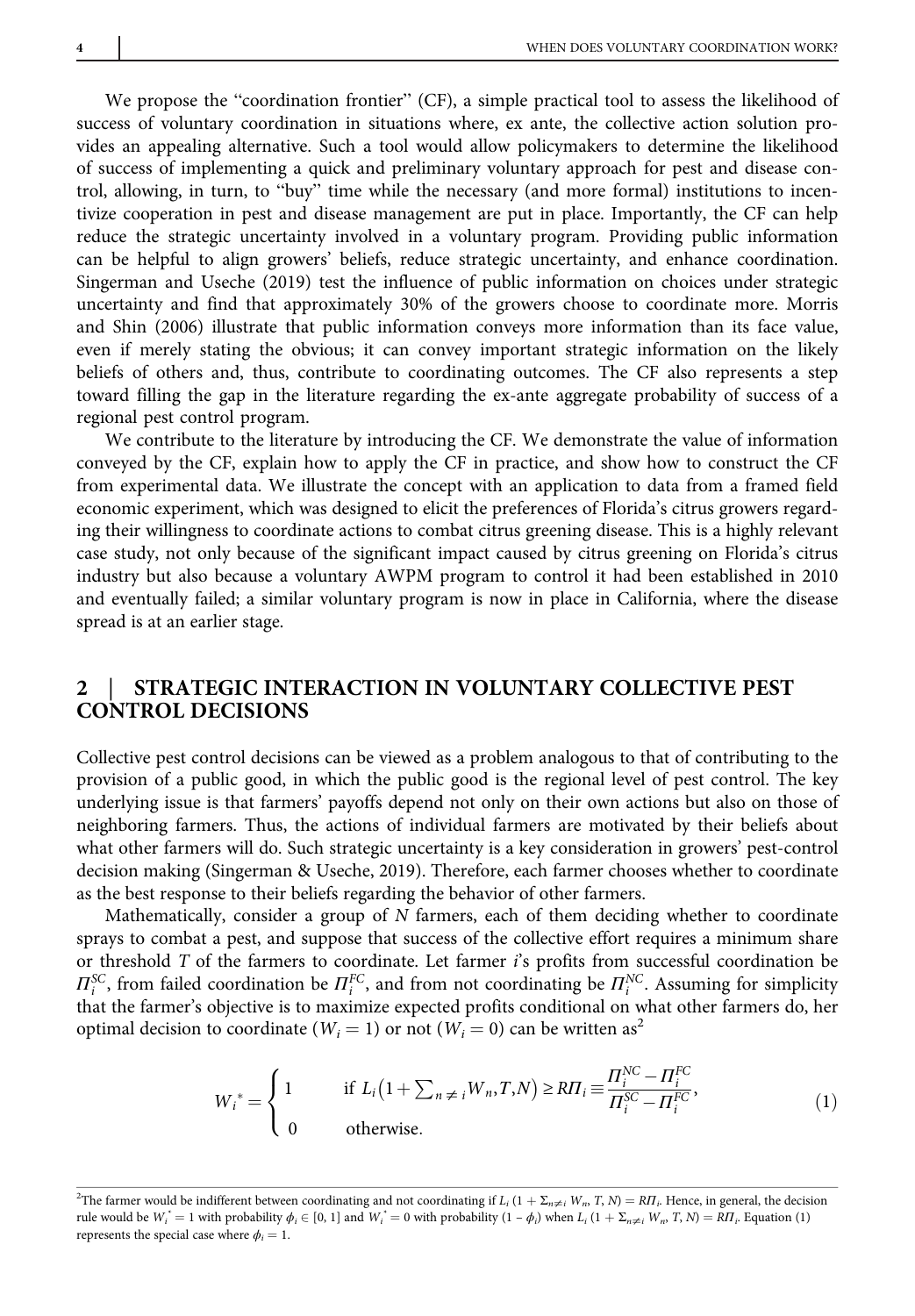In the expression above,  $L_i$  (1 +  $\Sigma_{n\neq i}$  W<sub>n</sub>, T, N) is farmer i's subjective probability of successful coordination (conditional on her decision to coordinate, i.e.,  $W_i = 1$ ), and  $R\Pi_i$  is the amount by which profits from not coordinating exceed profits from failed coordination, expressed as a percentage of the profit difference between successful and failed coordination, or "relative profits" for short. Each farmer has to decide whether to coordinate sprays, which she would only do if she believed that enough of her fellow farmers would coordinate as well, because she benefits only if the threshold is met (i.e.,  $\left(\sum_{n=1}^{N}W_n\right)/N \geq T$ ). If the threshold is not met, coordination fails, and those who coordinated obtain lower payoffs compared to those who did not  $\left(\prod_{i=1}^{N_C} \frac{1}{i}\right)$ . However, if the critical mass requirement is met, the payoff will be higher  $(\Pi_i^{SC} > \Pi_i^{NC})$ . Thus, not coordinating sprays provides a safer option for an individual, but the social outcome may be suboptimal.

The solution to this game depends on T, N, and the vector  $R_{\text{II}} \equiv [R_{\text{II}}_1, ..., R_{\text{II}}_N]$ . For any given equilibrium solution, it is conceptually possible to evaluate the aggregate probability of successful coordination among farmers  $\lambda$  ( $\underline{R}\overline{\Pi}$ , T, N)  $\equiv Prob_{F(\underline{W}|\underline{R}\overline{\Pi},T,N)}$   $\left[\left(\sum_{n=1}^{N}W_n\right)/N \geq T\right]$ , where  $\underline{W} \equiv [W_1,$  $...,$   $W_N$ ] is the vector of farmers' equilibrium decisions (based on their subjective beliefs), and F (W|) RΠ, T, N) is the corresponding joint distribution. For the case where  $R\Pi_1 = \ldots = R\Pi_N = R\Pi$ , the probability of successful coordination can be expressed as the function  $\lambda$  (RIT, T, N). In this instance, another parameter that will prove useful in later sections is the individual coordination probability (ICP) function  $\pi$  (R*II*, T, N)  $\equiv E_{F(W|R\Pi,T,N)}$   $[(\sum_{n=1}^{N}W_n)/N]$ , where  $E_F(\cdot)$  denotes the expectation operator under probability measure F. For a given relative profit value RΠ, function  $\pi$  (RΠ, T, N) gives the probability that a randomly drawn individual from the relevant population will coordinate when she belongs to a group of size N and the threshold for success is T.

#### 3 | THE COORDINATION FRONTIER (CF)

We propose the CF as a way to guide decision making in regard to the ability to establish successful voluntary coordination among individuals interested in meeting a particular goal, such as the control of pests and disease. The CF shows the maximum feasible participation threshold  $(\overline{T})$  as a function of the relative profits of the no-coordination alternative (RΠ) for a probability of successful coordination  $\lambda$ greater than or equal to some target level  $\lambda$ . Figure 1 depicts an example of a CF, labeled  $T(R\Pi, \lambda, N)$ to emphasize that it represents the maximum feasible participation threshold as a function of the alternative's relative profits (RΠ) for a probability of successful coordination  $\lambda \ge \lambda$  by a group of N individuals. Like the schedule shown in Figure 1, CFs are non-differentiable continuous functions with at most N horizontal segments. This property follows from the fact that the number of individuals associated with a maximum feasible participation threshold  $(\overline{T})$  is an integer. The shaded (unshaded) area in the diagram shows T-RΠ combinations for which the probability of successful coordination is smaller (larger) than the target  $\lambda$ . Of course, in any practical application it would be critical to define the minimum probability of successful coordination  $\lambda$  associated with a given CF, as  $(1 - \lambda)$  represents the risk that voluntary coordination will fail. That is,  $(1 - \lambda)$  is the risk faced by decision makers who attempt to go ahead with the coordination effort.

Figure 1 illustrates the CF and can be used to explain how to apply it for decision making using an example. Consider the situation where a pest is present in a particular geographic area. Farmers can control it either by acting individually without coordination with neighboring farmers in that location, or by establishing a voluntary group to coordinate their actions to combat the pest. Suppose that the profits to farmers are  $\Pi^{NC}$  = \$1800 if they control the pest individually, whereas their profits amount to  $\Pi^{\text{SC}} = $2600$  if they successfully coordinate their actions. Suppose further that successful coordination is defined by having a threshold of at least  $T = 70\%$  of individuals in the group combat the pest, that the group under consideration consists of  $N = 15$  individuals, and that the probability of success should be at least  $\lambda = 0.80$ . If the collective undertaking fails (i.e., less than  $T = 70\%$  of farmers coordinate), each individual receives profits of  $\Pi^{FC} = $600$ . According to the CF shown in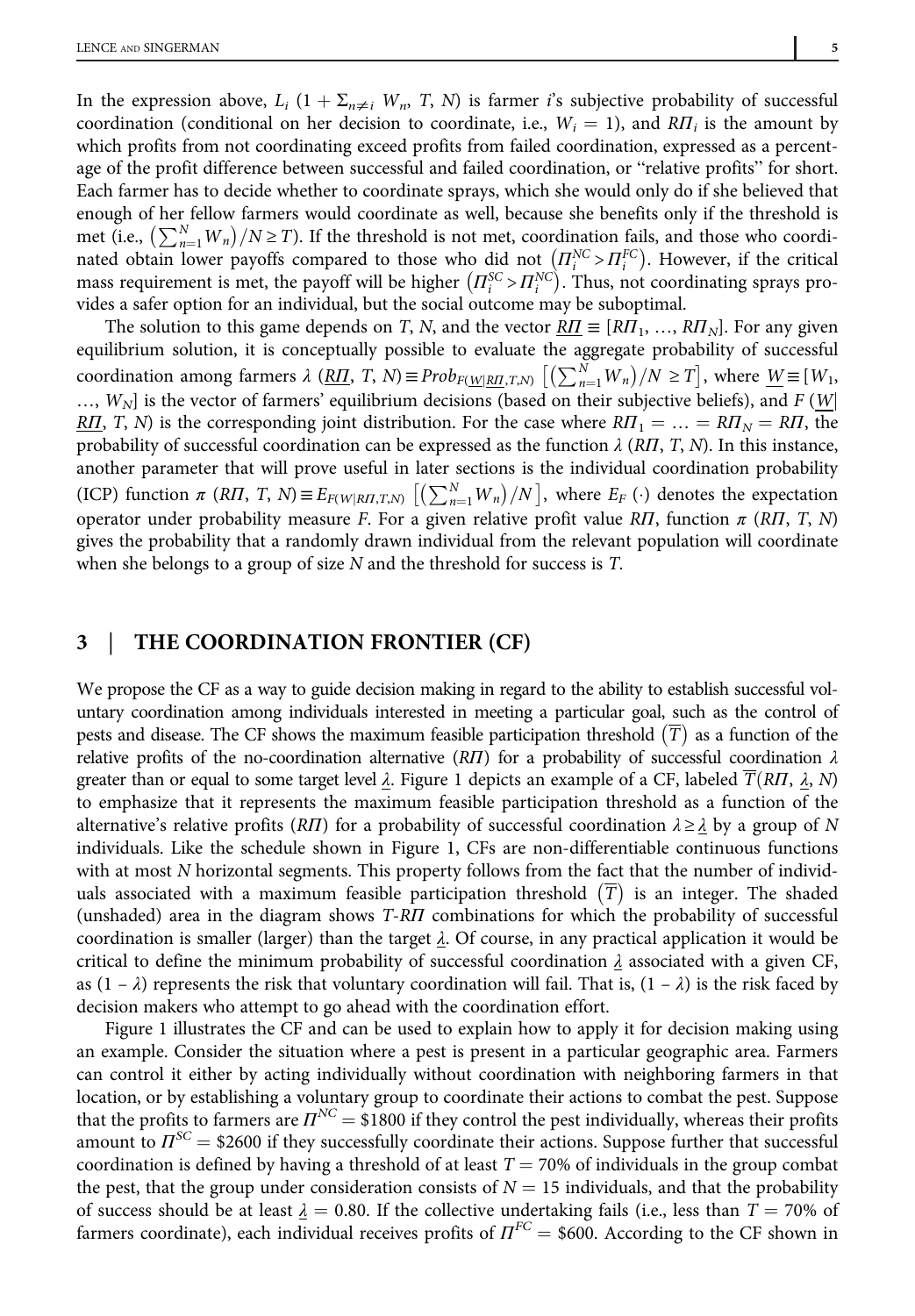

FIGURE 1 A coordination frontier (CF) Note: The CF shown is the  $\overline{T}(R\Pi, \lambda = 0.80, N = 15)$  for citrus growers' experimental data depicted in Figure 2

Figure 1, this voluntary coordination project is unlikely to succeed—in the sense that the probability of successful coordination is less than  $\lambda = 0.80$ — because the square in Figure 1 marking the intersection of  $RT = 60\%$  (=[\$1800 – \$600]/[\$2600 – \$600]) with the threshold for success  $T = 70\%$  lies above the CF; in fact,  $\overline{T}(RT = 60\%, \lambda = 0.80, N = 15) = 33.3\%$ . Thus, barring a reduction in the threshold for success T, or in the relative profits RΠ, or in both, the CF indicates that voluntary coordination will likely fail, because the probability of successful coordination is below the desired minimum level  $\lambda = 0.80$ . Figure 1 shows that the threshold for success cannot exceed 33.3% if the RΠ is kept at 60%. Alternatively, the graph indicates that the RΠ must be less than 24.8% if success requires a threshold of  $T = 70\%$  of the group members coordinating. In other words, the threshold and/or alternative payoff needs to be lower or the gains from coordination higher to incentivize individuals to coordinate.

#### 3.1 | The value of the CF

To illustrate how to compute the net benefits of the CF, we use the following equation that, for simplicity of exposition, depicts the problem facing a risk-neutral citrus grower i, whose objective is to maximize expected profits by adopting (or not) AWPM sprays:

$$
\max_{W_i} E_{\left(W_{\{-i\}}\right)} \left\{ P y(\underline{x}_i) \left[1 - D\left(g, W_i, W_{\{-i\}}\right)\right] - \underline{r}_x \underline{x}_i - \left(r_W + c\right) W_i \right\}.
$$
 (2)

Here, P and  $y(\cdot)$  are the price and production (in the absence of pest damage), respectively, whereas  $x_i$  and  $r_x$  represent vectors of all inputs and input prices other than AWPM sprays.<sup>3</sup> The damage function  $D$  ( $\cdot$ )  $\in$  [0, 1] denotes the reduction in output due to pest damage (Lichtenberg &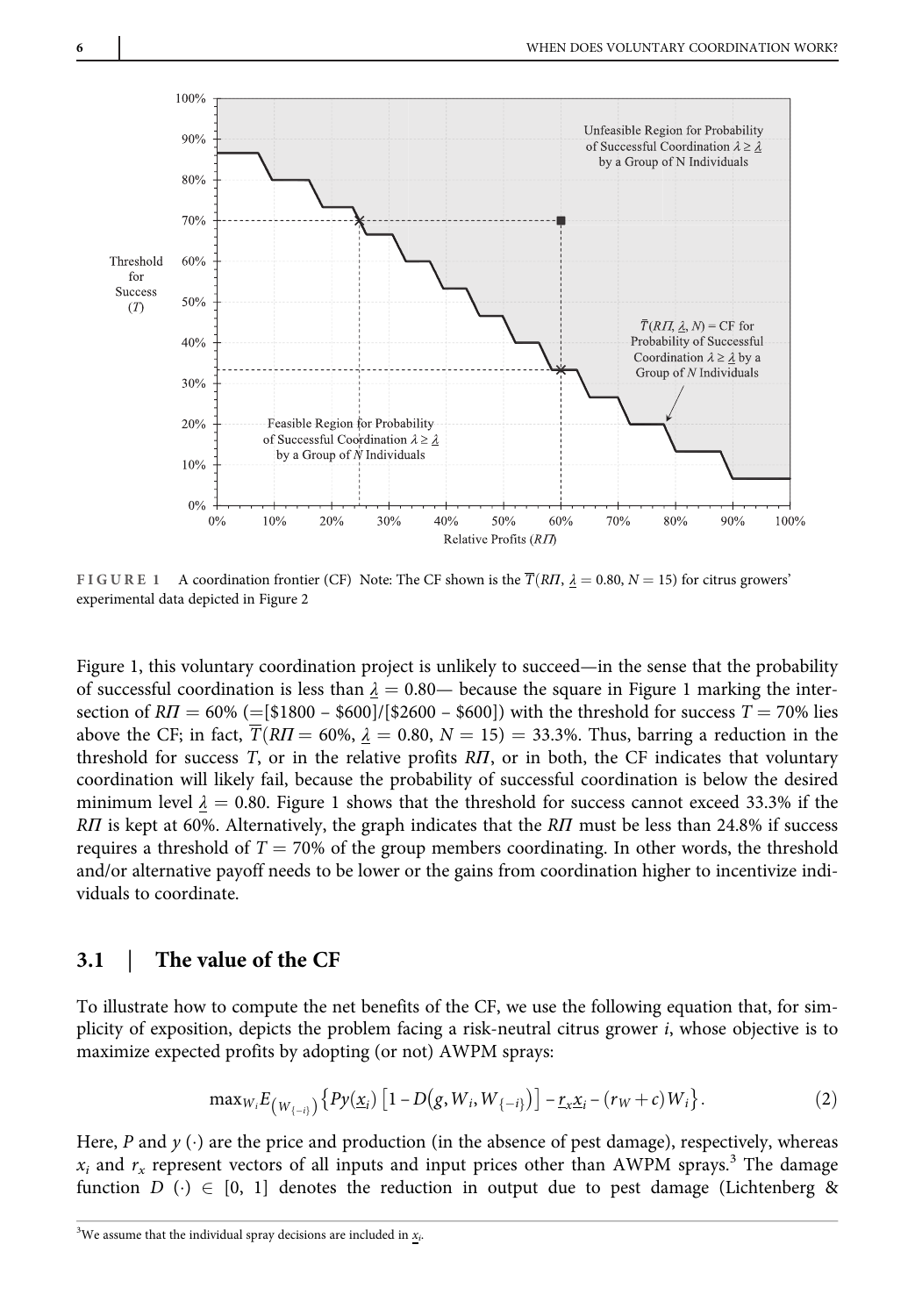

FIGURE 2 Individual coordination probability (ICP) function and probability of successful coordination (λ) for citrus growers' experimental data computed from the ICP estimated model 1, with corresponding coordination frontier (CF) for  $\lambda = 0.80$  probability of successful coordination and a group of  $N = 15$  individuals Note: The CF shown is the  $\overline{T}(RH)$ ,  $\lambda = 0.80, N = 15$ ) for citrus growers' experimental data

Zilberman, 1986) and is increasing in the level of pest population  $g$ . The damage function is decreasing in  $W_i$  and  $W_{i-i}$ , which represent the decision to adopt AWPM sprays by the individual grower and her neighboring growers, respectively. The price of inputs associated with  $W_i$  is denoted by  $r_W$ , and the cost of coordinating sprays is symbolized by c. Although the grower will want to adopt the technology if it yields a higher net benefit, it is not clear, ex-ante, whether AWPM will achieve that goal because the abatement effect involves uncertainty, because with AWPM sprays the expected outcome depends on others  $E_{(W_{\{\dots\}})}(\cdot)$ . Coordination is successful when  $\Sigma_n$   $W_n \geq T N$ . In Equation (2), when farmer *i* adopts AWPM ( $W_i = 1$ ) and the threshold is met ( $\Sigma_{n \neq i} W_n \geq TN - 1$ ) we denote it as  $W_{i-i} = 1$ , otherwise  $W_{i-i} = 0$ ; when farmer *i* does not adopt AWPM,  $W_i = 0$ .

To demonstrate the use of Equation (2) empirically, consider the estimates for the costs and benefits of the AWPM program in Florida used by Singerman et al. (2017). By examining data from two groves in different areas within neighboring counties that had comparable management and climatic conditions, they found that the 5-year cumulative gross revenues were \$12,970 and \$9746 per acre for successful and failed AWPM, respectively; yielding a difference in gross revenues from coordinating equal to \$3224 per acre, which had an extra cost of \$1720/acre when using ground applications. The 5-year cumulative cost of cultural programs other than coordinated sprays was \$9405 per acre.<sup>4</sup> More specifically, in the notation of Equation (2), the profits from implementing AWPM to the individual grower are:

$$
\text{Successful AWPM}: \Pi_i^{\text{SC}} = \underbrace{P \, y(\underline{x}_i) \left[ 1 - D(g, W_i = 1, W_{\{-i\}} = 1) \right]}_{\text{$\$12,970$}} - \underbrace{\underline{r}_x \, \underline{x}_i}_{\text{$\$9,405$}} - \underbrace{(r_W + c) \, W_i}_{\text{$\$1,720$}},
$$
\n
$$
= \$1,845,
$$
\n
$$
(3)
$$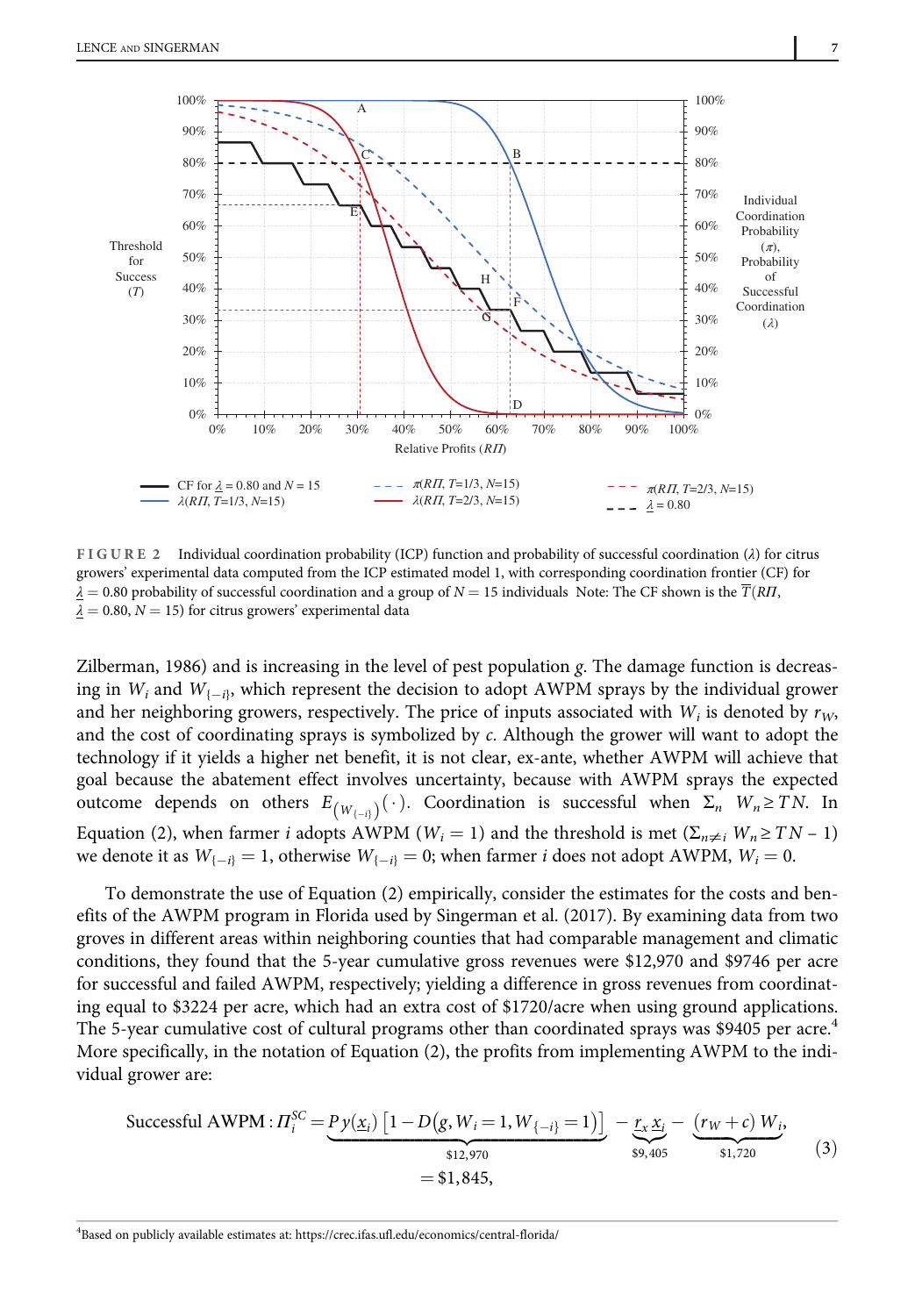Field AWPM: 
$$
\Pi_{i}^{FC} = \underbrace{Py(\underline{x}_{i}) \left[1 - D(g, W_{i} = 1, W_{\{-i\}} = 0)\right]}_{\$9,746} - \underbrace{rx \underline{x}_{i}}_{\$9,405} - \underbrace{(r_{W} + c) W_{i}}_{\$1,720},
$$
\n(4)

\n
$$
= -\$1,379.
$$

On the other hand, profits without AWPM are<sup>5</sup>:

No AWPM : 
$$
\Pi_i^{NC} = \underbrace{Py(\underline{x}_i) [1 - D(g, W_i = 0, W_{\{-i\}} = 0)]}_{\$9,746} - \underbrace{r_x \underline{x}_i}_{\$9,405},
$$
 (5)  
= \$341.

Given the setting just provided, the usefulness and value of the CF can be illustrated as follows. Consider the case in which the policymaker must decide whether to implement an AWPM  $(a = AM)$  or not  $(a = NoAM)$ . Her net benefits, B  $(a, s)$ , depend on her action a as well as the state of the world s, namely, whether AWPM succeeds ( $s = SC$ ) or fails ( $s = FC$ ). When the CF is not available, the probability of successful coordination is unknown to the policymaker. Therefore, it would be reasonable to assume that she would assign the same probability  $\Lambda_s = 1/2$  to each state of the world  $s \in \{SC, FC\}$ , which satisfies the restriction  $\Lambda_{s=SC} + \Lambda_{s=FC} = 1$ . Following Bikhchandani, Hirshleifer, and Riley (2013, Chapter 5), the above information is summarized in Table 1 Panel A, which reports the net benefits per acre under the different combinations of actions and states, together with the policymaker's prior beliefs.

If the policymaker must choose her action immediately (i.e., without knowledge of the CF), it would be optimal for her to not implement AWPM,  $a_0^* = N_0A M$ , because doing so maximizes expected net benefits  $E_A[B(a, s)]$ , that is,  $E_A[B(NoAM, s)] = $341 > $233 = E_A[B(AM, s)]$ :

$$
E_{\Lambda}[B(NoAM, s)] \equiv \Lambda_{s=FC} \times B(NoAM, FC) + \Lambda_{s=SC} \times B(NoAM, SC),
$$
  
= 0.5 × \$341 + 0.5 × \$341 = \$341, (6a)

$$
E_{A}[B(AM,s)] \equiv \Lambda_{s=FC} \times B(AM,FC) + \Lambda_{s=SC} \times B(AM,SC),
$$
  
= 0.5 \times (-\\$1,379) + 0.5 \times \\$1,845 = \\$233. (6b)

Suppose instead that the decision maker might be able to use the CF to learn about the likelihood of success of the AWPM before deciding whether to implement it. Under the framework of Bikhchandani, Hirshleifer, and Riley (2013, Chapter 5), the CF is thus a "message service" whose message m conveys information about the likelihood of success of the AWPM. Let us assume that the values reported in Table 1 Panel B represent the decision maker's beliefs about the likelihood of AWPM success that she will learn from the CF. Such a likelihood matrix indicates that the decision maker believes the most likely CF message will be neutral and the least likely message will be favorable.<sup>6</sup> Importantly, the CF is informative about the state, as the likelihood that it conveys a favorable (unfavorable) message is much higher (lower) when coordination is successful than when it fails.

 $^{5}$ We consider  $W_{\{-i\}} = 0$  as opposed to the case in which farmer i would free ride (i.e.,  $W_{\{-i\}} = 1$ ), because the former is the case that is relevant because we are trying to establish the value when no CF is available.

<sup>6</sup> Given a scenario like the one discussed in the "Estimating the ICP Function: The Case of Citrus Greening in Florida" section, in which the CF is computed from experimental data and therefore subject to sampling error, a "neutral" message would correspond to the 95% confidence interval around the estimated CF, whereas the favorable and unfavorable messages would correspond to the areas below and above such confidence interval, respectively. The likelihood values reported in Table 1 Panel B are purposely chosen to emphasize that it is not necessary to have  $q_{m=Unf|s=FC} = q_{m=Fav|s=SC}$  and  $q_{m=Far|s=FC} = q_{m=Unf|s=SC}$ , as one might intuitively expect.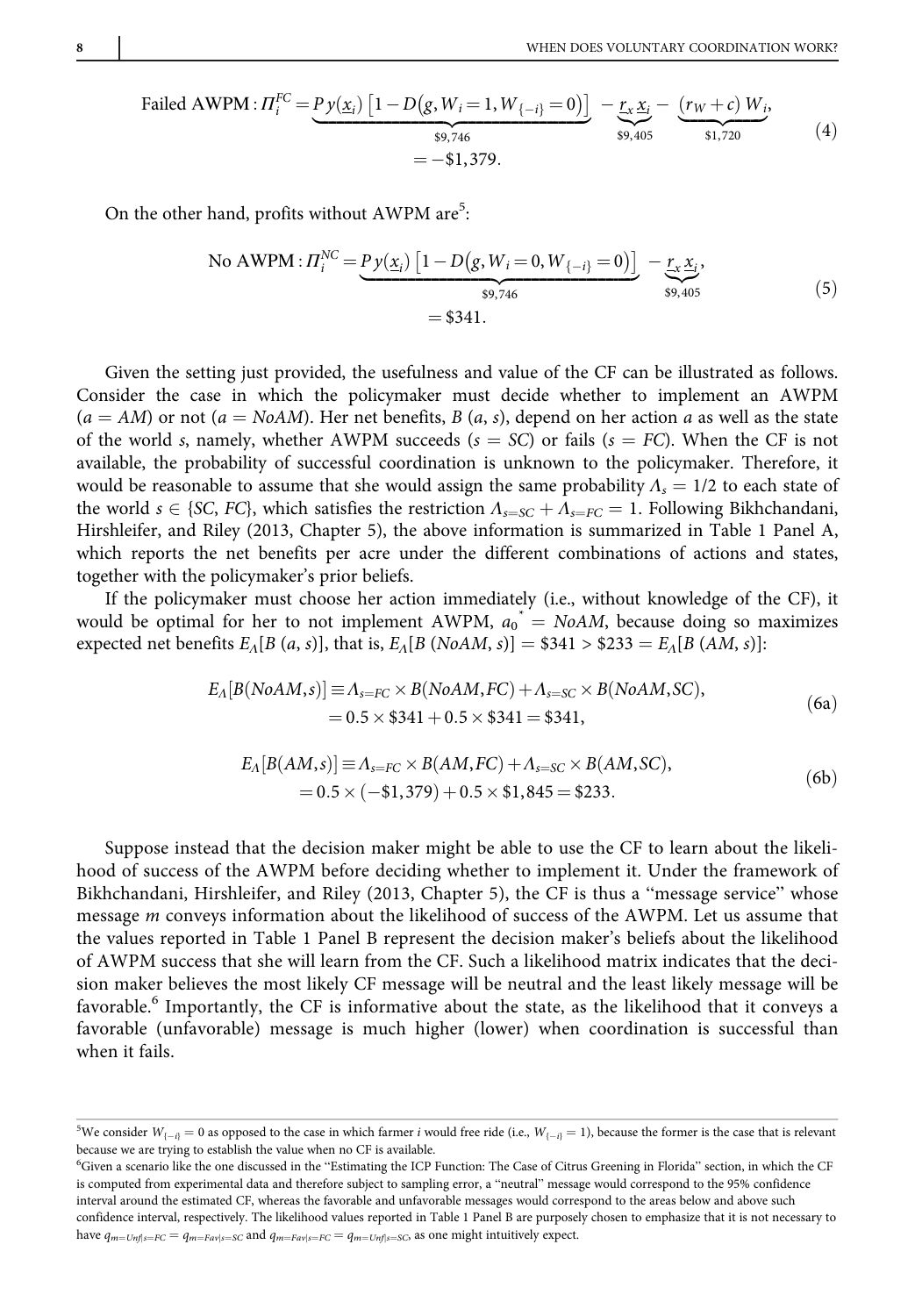TABLE 1 Net benefits, prior beliefs, likelihood matrix, and potential posterior matrix for illustrative example of the value of the CF

|                                                                                                                     | State of the world            |                                        |                                             |  |
|---------------------------------------------------------------------------------------------------------------------|-------------------------------|----------------------------------------|---------------------------------------------|--|
| <b>Action</b>                                                                                                       | $s = AWPM$ fails (FC)         | $s = AWPM$ succeeds (SC)               |                                             |  |
| $a = No$ AWPM ( <i>NoAM</i> )                                                                                       | $B(a = N_0AM, s = FC) = $341$ | B ( $a = NoAM$ , $s = SC$ ) = \$341    |                                             |  |
| $a = AWPM (AM)$                                                                                                     | $B(a = AM, s = FC) = -\$1379$ | $B(a = AM, s = SC) = $1845$            |                                             |  |
| Prior beliefs $(\Lambda_{s})$                                                                                       | $\Lambda_{\epsilon=FC}=0.5$   | $\Lambda_{\text{c} = \text{SC}} = 0.5$ |                                             |  |
| B. Likelihood matrix, reporting probabilities of messages conditional on the state of the world.                    |                               |                                        |                                             |  |
| CF message                                                                                                          | State of the world            |                                        | <b>Unconditional message</b><br>probability |  |
|                                                                                                                     | $s = AWPM$ fails (FC)         | $s = AWPM$ succeeds (SC)               | $q_m = \sum_{s} \Lambda_s q_{m s}$          |  |
| $m =$ Unfavorable ( <i>Unf</i> )                                                                                    | $q_{m=Unf s=FC} = 0.46$       | $q_{m=Unf s=SC} = 0.12$                | $q_{m=Unf} = 0.290$                         |  |
| $m =$ Neutral (Neu)                                                                                                 | $q_{m=Neu s=FC}=0.48$         | $q_{m=Neu s=SC} = 0.43$                | $q_{m=Neu}=0.455$                           |  |
| $m =$ Favorable ( <i>Fav</i> )                                                                                      | $q_{m=Fav s=FC}=0.06$         | $q_{m=Fav s=SC} = 0.45$                | $q_{m=Fav} = 0.255$                         |  |
| $\Sigma_m q_{m s}$                                                                                                  | 1                             | 1                                      |                                             |  |
| C. Potential posterior matrix, containing $\Lambda_{s m} \equiv q_{m s} \Lambda_s / (\Sigma_s q_{m s} \Lambda_s)$ . |                               |                                        |                                             |  |
| CF message                                                                                                          | State of the world            |                                        | $\Sigma_s \Lambda_{s m}$                    |  |
|                                                                                                                     | $s = AWPM$ fails (FC)         | $s = AWPM$ succeeds (SC)               |                                             |  |
| $m =$ Unfavorable ( <i>Unf</i> )                                                                                    | $A_{s=FC m=Unf}=0.793$        | $\Lambda_{s=SC m=Unf}=0.207$           | $\mathbf{1}$                                |  |
| $m =$ Neutral ( <i>Neu</i> )                                                                                        | $A_{s=FC m=Neu}=0.528$        | $\Lambda_{s=SC m=Neu}=0.472$           | 1                                           |  |
| $m =$ Favorable ( <i>Fav</i> )                                                                                      | $A_{s=FC m=Fav}=0.118$        | $\Lambda_{s=SC m=Fav}=0.882$           | 1                                           |  |

A. Net benefits per acre under the alternative combinations of actions and states of the world, and policymaker's prior beliefs.

By application of Bayes' Theorem, knowledge of the CF would allow the decision maker to update her beliefs about the probability of success of the AWPM, as reflected by the potential posterior probabilities reported in Table 1 Panel C. Importantly, the policy maker would be able to choose her optimal action based on the CF message received. For example, if the CF conveyed a favorable message, the potential posterior probabilities imply that the policymaker's optimal action would be to implement AWPM,  $a_{m=Far}$  = AM, as it yields the highest expected net benefits

$$
E_{A|m=Fav}[B(NoAM,s)] \equiv \Lambda_{s=FC|m=Fav} \times B(NoAM,FC) + \Lambda_{s=SC|m=Fav} \times B(NoAM,SC),
$$
  
= 0.118 × \$341 + 0.882 × \$341 = \$341, (7a)

$$
E_{A|m=Fav}[B(AM,s)] \equiv A_{s=FC|m=Fav} \times B(AM,FC) + A_{s=SC|m=Fav} \times B(AM,SC),
$$
  
= 0.118 × (-\$1,379) + 0.882 × \$1,845 = \$1,466. (7b)

This means that the favorable CF message has a positive value of  $\omega_{m=Fav} = $1125$ , given by the gain in expected net value from implementing AWPM  $(a_{m=Fav}^* = AM)$  instead of not doing so as dictated by the optimal immediate action  $(a_0^*)$ :

$$
\omega_{m=Far} \equiv E_{A|m=Far} [B(a_{m=Far}^*, s)] - E_{A|m=Far} [B(a_0^*, s)],
$$
  
= \$1,466 - \$341 = \$1,125. (8)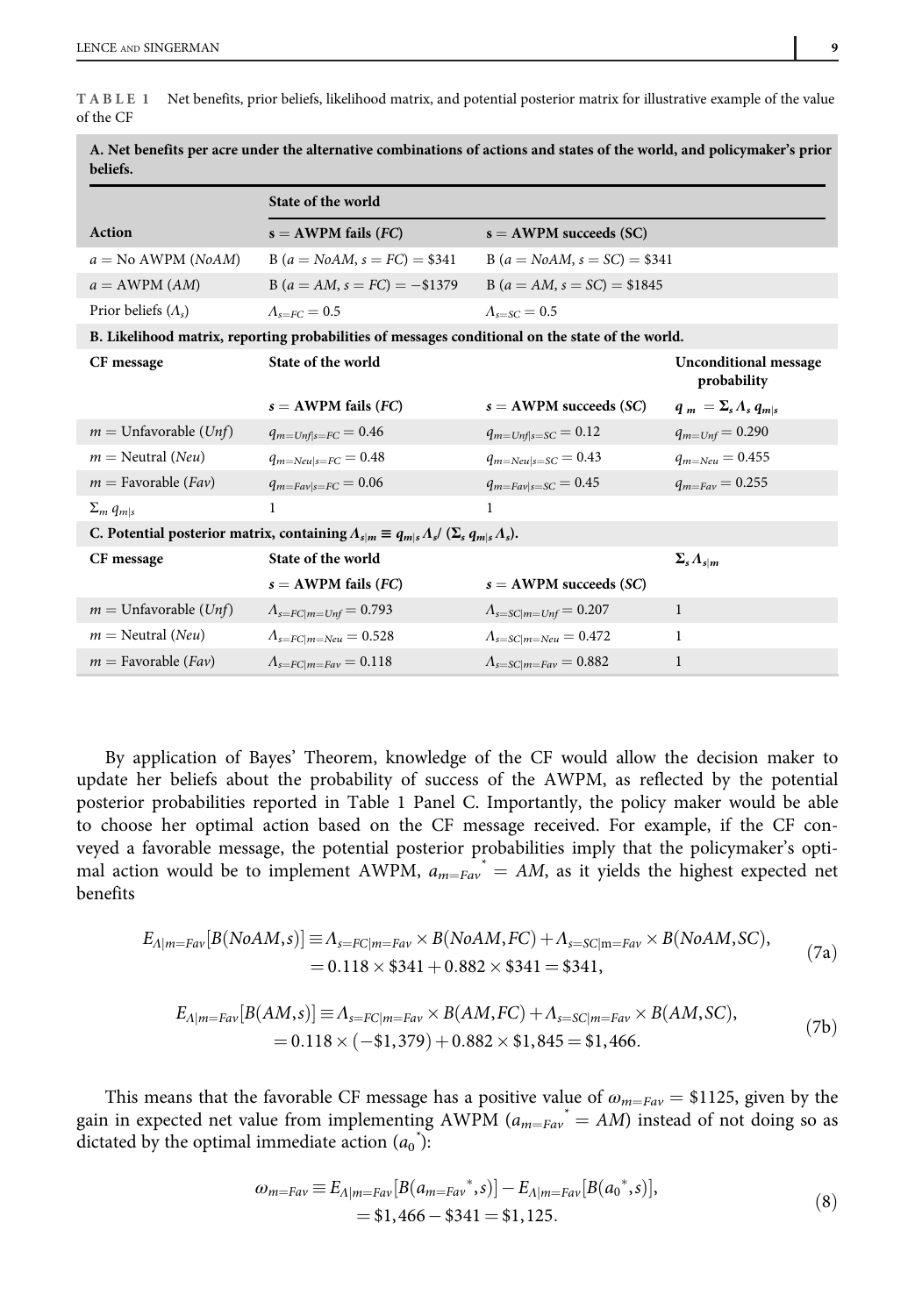A similar analysis reveals that if the CF message were either neutral or unfavorable, the policy maker's optimal action would be to not implement AWPM,  $a_{m=Neu}^* = a_{m=Unf}^* = NoAM$ . Hence, such messages would have no value

$$
\omega_{m=Neu} \equiv E_{\Lambda|m=Neu}[B(a_{m=Neu}^*,s)] - E_{\Lambda|m=Neu}[B(a_0^*,s)] = \$341 - \$341 = \$0, \tag{9a}
$$

$$
\omega_{m=Unf} \equiv E_{\Lambda|m=Unf} \left[ B(a_{m=Unf}^*, s) \right] - E_{\Lambda|m=Unf} [B(a_0^*, s)] = \$341 - \$341 = \$0. \tag{9b}
$$

Of course, the CF message is unknown to the policy maker before the CF information is revealed to her. Hence, the value of the CF information to the policy maker,  $\Omega$  (CF), is equal to the expected gains in net benefits from knowing the CF. That is, the value of the CF equals the expected value of its messages:

$$
\Omega(CF) \equiv q_{m=Unf} \omega_{m=Unf} + q_{m=Neu} \omega_{m=Neu} + q_{m=Fav} \omega_{m=Fav},
$$
  
= 0.290 × \$0 + 0.455 × \$0 + 0.255 × \$1,125 = \$287, (10)

where  $q_m$  is the unconditional probability of receiving message m. Combining  $\Omega$  (CF) = \$287/acre with the 415,169 acres grown in Florida at the time gives an estimate of the 5-year aggregate ex ante value of having the CF of \$119 million. This provides evidence that the information the CF could provide is both actionable and consequential by leading to a nontrivial improvement in the outcome.<sup>8</sup>

Had the CF been available ex-ante, the results could have been shared with growers by extension personnel to reduce growers' strategic uncertainty regarding coordination. Singerman and Useche (2019) find that the average grower displays strategic uncertainty aversion; as T increases, a grower's switching point from coordination to certain payoff decreases, which can be interpreted as the behavioral counterpart to the change in strategic uncertainty facing growers. By providing estimates of the (aggregate) chances of successful coordination at each threshold, the CF could have contributed to reducing the strategic uncertainty by updating growers' beliefs regarding the chances of success. Thus, policy makers in California could potentially make use of the CF to encourage coordination not only by sharing results but also by devising ways to encourage participation to increase the chances of reaching a desired threshold and communicating to stakeholders how the results of the program hinge critically on their individual decisions to coordinate.<sup>9</sup>

#### 3.2 | How to construct the CF

To discuss how to obtain a CF for a specific minimum probability of successful coordination  $\lambda$  and group size N,  $\overline{T}(R\Pi, \lambda, N)$ , it is helpful to make use of the ICP function  $\pi$  (R $\Pi$ , T, N). ICPs are

<sup>8</sup>It must be noted that, as pointed out by an anonymous reviewer, the value of information about the CF depends critically on the assumptions of the prior probabilities  $(\Lambda_s)$  and the conditional probabilities of CF messages ( $q_{m|s}$ ).

<sup>&</sup>lt;sup>7</sup>This is true because  $E_{A|m=Neu}[B\ (AM, s)]=0.528\times(-\$1379)+0.472\times\$1845=\$144<341=E_{A|m=Neu}[B\ (NoAM, s)]$ , and  $E_{A|m=Unf}[B\ (NoAM, s)]$  $(AM, s)$ ] = 0.793  $\times$  (-\$1379) + 0.207  $\times$  \$1845 = -\$712 < \$341 =  $E_{A|m=Unf}[B (NoAM, s)]$ .

<sup>&</sup>lt;sup>9</sup>A reviewer raised an interesting issue regarding the unintended consequences of sharing aggregate probabilities of success. Although it is conceivable that some growers would free ride thinking there is a high success probability when, say,  $\lambda = 90\%$ , two arguments can be made regarding the beneficial consequences of sharing aggregate probabilities of success. First, as mentioned above, there is evidence that public information can convey strategic information on the individuals' beliefs of others; in settings where coordination is important, public signals play a role in coordinating outcomes that exceed the information content of those announcements. Second, Singerman et al. (2017) find that the main reason for growers not to coordinate was their beliefs about others not coordinating. Therefore, making the aggregate outcome public should help reduce such (strategic) uncertainty. The other case that may discourage participation is when  $\lambda$  < 50%, because growers might think there is a low probability of success, so they may prefer to do their own spraying instead of participating in AWPM. In such a case, before sharing the results with growers, policy makers and/or extension agents will have to come up with an incentive mechanism to foster cooperation among farmers so as to increase λ.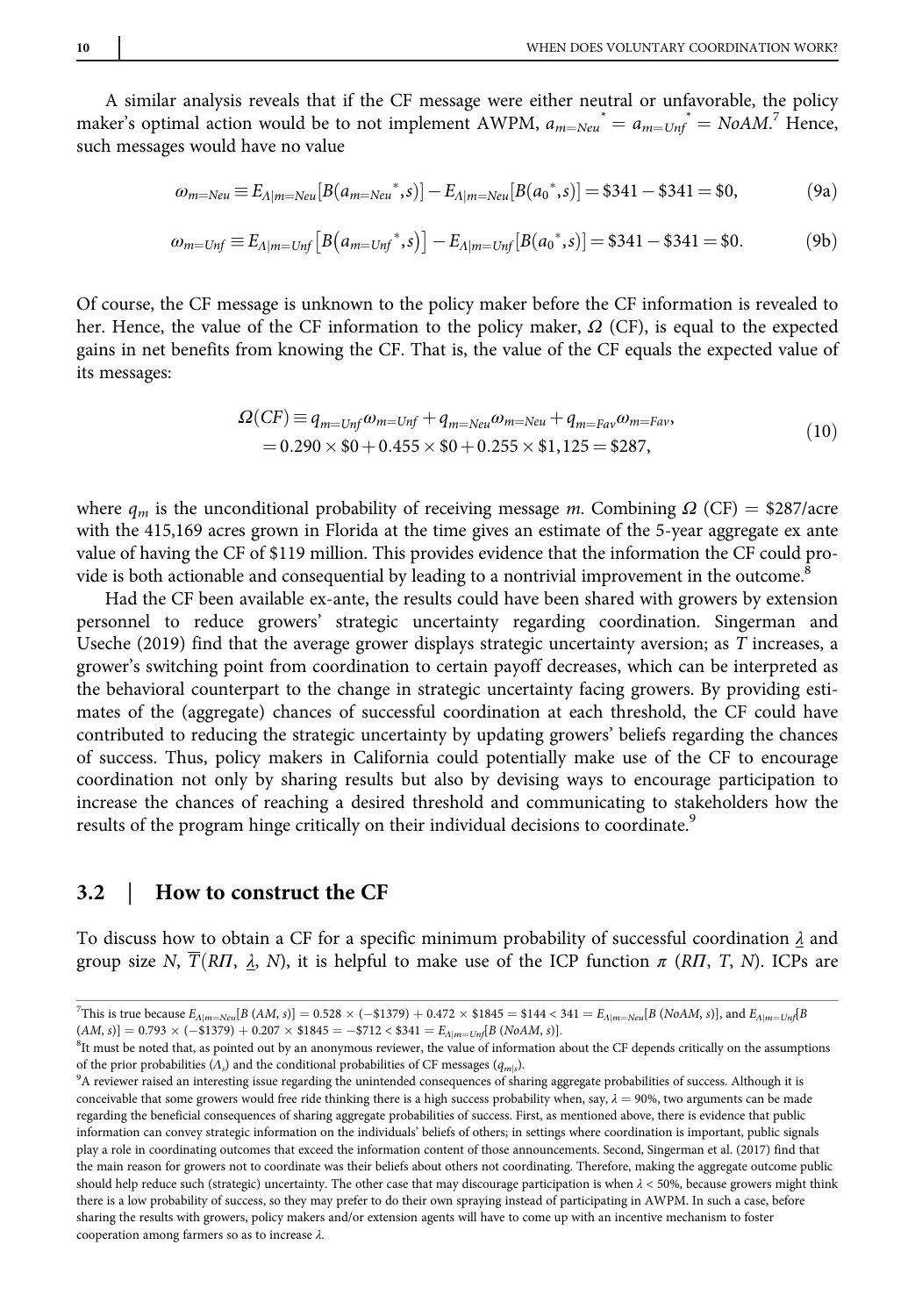illustrated in Figure 2, which depicts  $\pi (RH, T = 1/3, N = 15)$  and  $\pi (RH, T = 2/3, N = 15)$ , esti-

mated using experimental data discussed in more detail in the next section, together with the corresponding CF for  $\lambda = 0.80$  and  $N = 15$ , which is identical to the CF shown in Figure 1.<sup>10</sup> Ceteris paribus, the probability that an individual coordinates falls as RII or T increases. For example, according to the ICPs plotted in the graph, when the group size is  $N = 15$  and  $RT = 30.6\%$  (62.8%), the probability that an individual randomly drawn from the relevant population coordinates is  $\pi = 0.860$  (0.408) when  $T = 1/3$ , but decreases to  $\pi = 0.728$  (0.256) when  $T = 2/3$ .

The ICP function  $\pi$  (R*Π*, *T*, *N*) deserves special attention because it provides the basis to compute the CF for any desired minimum probability of successful coordination  $\lambda$  and group size N. We propose to estimate the ICP function using data obtained from experiments to elicit the probability that individuals coordinate when being part of a group of a specific size  $(N)$  and threshold for success (T). Importantly, in the experiments it is not possible to directly ask individuals whether they would coordinate at a given level of successful coordination  $(\lambda)$ , because the latter depends on the individuals' decisions.

The ICP function is estimated from individuals' revealed choices when facing coordination decisions involving  $\{R\Pi, T, N\}$ . The mechanism by which subjects arrive at such choices can be hypothesized to be based on individuals' subjective beliefs regarding either the probability that a randomly selected player in the group other than herself will coordinate (" $\pi$  beliefs") or, alternatively, regarding the probability that the group coordination will be successful (" $\lambda$  beliefs"). As pointed out by Heinemann et al. (2009), one problem of attempting to elicit such beliefs by directly asking subjects about them in an experimental setting (with the provision of adequate incentives for players to reveal their true beliefs) is that doing so may affect their behavior. Such caveat notwithstanding, Heinemann et al. (2009) conducted experimental coordination games similar to ours and asked players for their  $\pi$  and  $\lambda$  beliefs to learn more about how their subjective beliefs were formed. Overall, the authors found no significant differences in the coordination outcomes observed in the games asking for  $\pi$  beliefs compared to the games asking for  $\lambda$  beliefs. In both games, about 40% of the individuals' coordination choices were consistent with their stated beliefs. The authors found no evidence regarding whether individuals asked for their  $\pi$  beliefs tended to make fewer or more mistakes in their coordination choices compared to individuals asked for their  $\lambda$  beliefs. However, they found a very strong correlation between players' actions and their stated  $\pi$  and  $\lambda$  beliefs.

A noteworthy finding from the study by Heinemann et al. (2009) is that subjects state almost the same probabilities whether asked for  $\pi$  or  $\lambda$  beliefs, because individuals seem to ignore the effect of the binomial function that relates the two probabilities. This finding suggests that extension programs may incentivize coordination by making the CF available, which would allow subjects to update their (underestimated)  $\lambda$  beliefs. In this regard, Singerman and Useche (2019) found that approximately 30% of the growers chose to coordinate more after receiving information on a wellperforming AWPM area. The authors hypothesized that one explanation for such a result was that those growers changed their beliefs regarding the chances of achieving successful coordination, which suggests that providing public information can be helpful to increase the expected payoff and decrease the uncertainty about others' behavior.

To explain how to draw the CF  $\overline{T}(R\Pi, \lambda, N)$  from the ICP function  $\pi$  (R $\Pi$ , T, N), it is necessary to be more specific about the size of the coordinating group, N, and the number of individuals who coordinate. In particular, if the threshold for success is T, then at least  $K \equiv \lceil TN \rceil$  of the N individuals in the group must coordinate, where  $\lfloor x \rfloor$  denotes the closest integer greater than or equal to x. Then, the corresponding probability of successful coordination conditional on each individual coordinating with probability  $\pi$  (RII, T, N),  $\lambda$  (RII, T, N), is given by the complement of the binomial distribution function

 $10$ For simplicity of exposition, for the time being it is assumed that ICPs only depend on RП, T, and N. As noted in the "Estimating the ICP Function: The Case of Citrus Greening in Florida" section, however, ICPs may be functions of other variables, such as the demographics (e.g., age or gender) of the individuals in the group.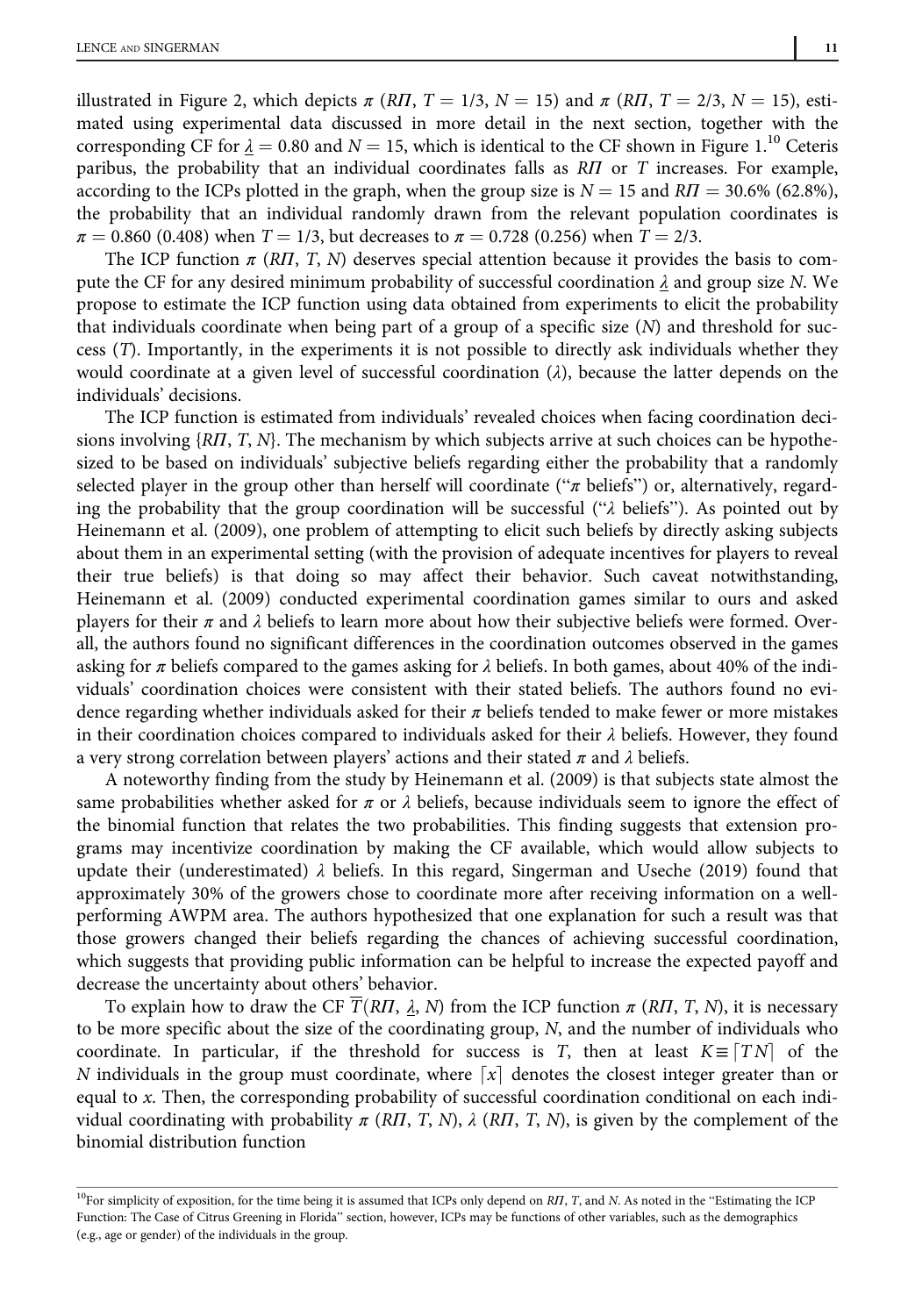$$
\lambda(R\Pi, T, N) \equiv 1 - \text{CumBinom}[[TN] - 1, N, \pi(R\Pi, T, N)],\tag{11a}
$$

$$
= \text{CumBinom}[N - \lceil TN \rceil, N, 1 - \pi(R\Pi, T, N)]. \tag{11b}
$$

In expressions (11a) and (11b), CumBinom  $(k, n, \varphi)$  denotes the cumulative binomial distribution function of  $k$  successes in  $n$  independent trials with replacement, when the probability of success in each trial is  $\varphi$ . According to (11b), the probability of successful coordination  $\lambda$  (RΠ, T, N) is equal to the probability that at most  $(N - \lfloor TN \rfloor) = (N - K)$  out of N individuals do not coordinate, where the probability of an individual not coordinating is  $[1 - \pi (RT, T, N)]$ .

Expression (11b) makes it straightforward to calculate the probability of successful coordination  $\lambda$  corresponding to any RΠ, because the ICP function establishes the link between RΠ and the individual coordination probability  $\pi$ . For example, for the ICPs shown in Figure 2, the probability of successful coordination for  $RII = 30.6\%$ ,  $N = 15$ , and  $T = 1/3$  is

$$
\lambda(R\Pi = 30.6\%, T = 1/3, N = 15) = \text{CumBinom}(N - \lceil TN \rceil, N, 1 - \pi(R\Pi, T, N))
$$
\n
$$
= 1.00,
$$
\n(12)

because  $\pi (R\Pi = 30.6\%, T = 1/3, N = 15) = 0.860$ . However, the probability of successful coordination drops to  $\lambda = 0.800$  when R*Π* increases to R*Π* = 62.8%, because the probability that an individual coordinates decreases to  $\pi$  (RII = 62.8%, T = 1/3, N = 15) = 0.408. These probabilities of successful coordination at  $RT = 30.6\%$  and  $RT = 62.8\%$  are labeled as points A and B along the probability of successful coordination function  $\lambda$  (RII, T = 1/3, N = 15), which traces all such points for  $R\Pi \in [0\%, 100\%]$ .

Increasing the threshold for success to  $T = 2/3$  reduces the probability of successful coordination at any given level of RΠ, as illustrated in Figure 2 by the fact that  $\lambda$  (RΠ, T = 2/3, N = 15) lies below  $\lambda$  (RII, T = 1/3, N = 15]. At RII = 30.6% (62.8%),  $\pi$  (RII = 30.6%, T = 2/3, N = 15) = 0.728 ( $\pi$ )  $\overline{R}$  = 62.8%,  $T = 2/3$ ,  $N = 15$  = 0.256); hence, the probability of successful coordination is  $\lambda = 0.800$  (0.001), which is depicted as point C (D) on the graph of function  $\lambda$  (RII,  $T = 2/3, N = 15$ .

The fact that the probability of success,  $\lambda$  (R*Π*, *T*, *N*), can be computed from the ICP function as indicated above makes it straightforward to calculate the CF for any desired probability of successful coordination  $\lambda$  and group size N,  $\overline{T}(RT, \lambda, N)$ . More concretely, the CF is defined as

$$
\overline{T}(R\Pi, \underline{\lambda}, N) \equiv \max\{T \mid \lambda(R\Pi, T, N) \ge \underline{\lambda}\}\tag{13a}
$$

$$
= \max\{T \mid \text{CumBinom}[N - \lceil TN \rceil, N, 1 - \pi(R\Pi, T, N)] \ge \underline{\lambda}\}. \tag{13b}
$$

To illustrate how the CF is obtained, consider points E and F on the CF in Figure 2, which depicts  $\overline{T}(R\Pi, \underline{\lambda} = 0.80, N = 15)$ . The two points denote the maximum feasible thresholds  $\overline{T} = 2/3$  and  $\overline{T}$ = 1/3, respectively. In the case of point E, it can be observed that  $\pi$  (R $\Pi$  = 30.6%, T = 2/3,  $N = 15$ ) = 0.728, which yields a probability of successful coordination of  $\lambda$  (RII = 30.6%, T = 2/3,  $N = 15$ ) = 0.800 (designated as point C in the graph). A lower threshold T would increase the probability of successful coordination (e.g.,  $\pi$  (RII = 30.6%, T = 1/3, N = 15) = 0.860, for which  $\lambda$  $(RII = 30.6\%, T = 1/3, N = 15) = 1.00$ , and vice versa. Therefore, the highest threshold for  $R\dot{\rm H} = 30.6\%$  resulting in a probability of successful coordination equal to or exceeding  $\dot{\rm A} = 0.80$  is  $T = 2/3$ . Analogously, at point F, where  $\overline{T} = 1/3$  and  $\overline{RI} = 62.8\%$ , the probability of successful coordination  $\lambda$  (RII = 62.8%, T = 1/3, N = 15) = 0.800 (because  $\pi$  (RII = 62.8%, T = 1/3,  $N = 15$  = 0.408). Thus, a threshold above  $T = 1/3$  results in a probability of success below the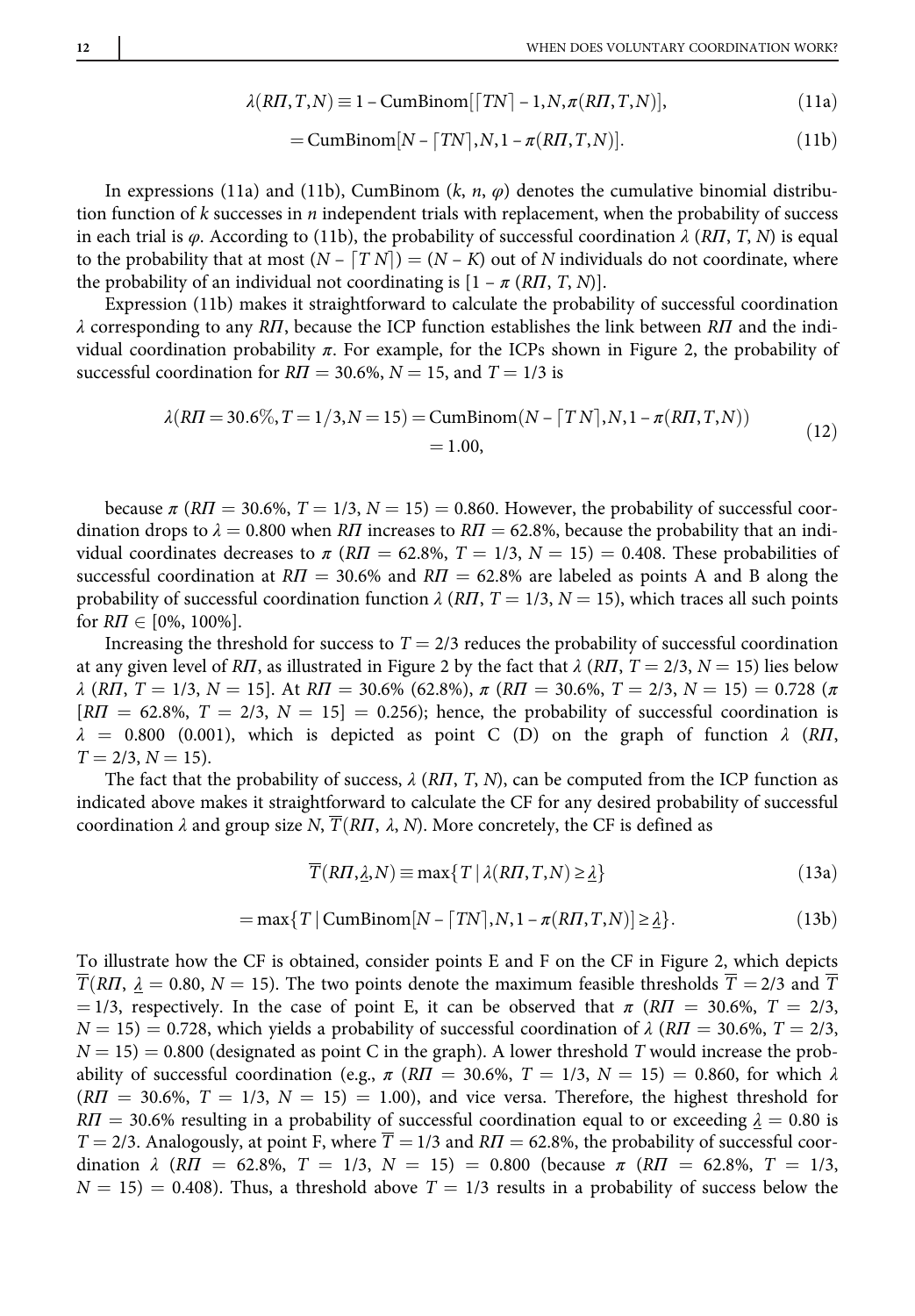constraint  $\lambda \ge 0.80$  (e.g.,  $\pi$  (RII = 62.8%, T = 2/3, N = 15) = 0.256 and  $\lambda$  (RII = 62.8%, T = 2/3,  $N = 15$ ) = 0.001).

The segment HGF in the CF depicted in Figure 2 can be used to explain why  $\overline{T}(R\Pi, \lambda, N)$  as a function of RΠ is characterized by a combination of horizontal and downward-sloping segments. All points along the GF segment are such that  $\overline{T} = 1/3$ . The probabilities of successful coordination corresponding to this segment increase monotonically from  $\lambda$  (RII = 62.8%, T = 1/3, N = 15) = 0.800 to  $\lambda$  (RII = 58.5%, T = 1/3, N = 15) = 0.914 as one moves from F to G, because the associated ICPs increase from  $\pi$  (RII = 62.8%, T = 1/3, N = 15) = 0.408 to  $\pi$  (RII = 58.5%, T = 1/3,  $N = 15$ ) = 0.474. Thus, the probability of successful coordination over  $R\bar{I} \in [58.5\%, 62.8\%]$  strictly exceeds the required minimum level of  $\lambda = 0.80$ , that is, the constraint is only binding at the rightmost extreme of the GF segment. Despite the  $\lambda$  constraint not being binding over  $R\Gamma$   $\in$  [58.5%, 62.8%), however, increasing the threshold above  $T = 1/3$  by an infinitesimal amount leads to a violation of the constraint. The reason why the constraint violation happens is that such an increase in T causes a discrete jump in the number of coordinating individuals required for success from  $\lfloor TN \rfloor = 5$  to  $\lfloor TN \rfloor = 6$ , which in turn reduces the associated probability of successful coordination to a level below  $\lambda = 0.80$  (see the role of the term  $\lceil TN \rceil$  in Equation [13b]).

Turning attention to the HG segment, where  $R\Pi \in [56.1\%, 58.5\%]$ , the maximum threshold increases monotonically from an infinitesimal amount above  $\overline{T} = 1/3$  at point G to  $\overline{T} = 6/15$  at point H, but the levels of the respective ICPs stay constant at  $\pi$  (RII = 58.4%, T = 0.334,  $N = 15$ ) =  $\pi (R\Pi = 56.1\%, T = 6/15, N = 15) = 0.475$ . The reason for the constant ICP levels is that the increase in ICP due to a reduction in RΠ is exactly compensated by the reduction in ICP due to the increase in  $T$ .<sup>11</sup> Therefore, the probability of successful coordination equals the constraint  $\lambda = 0.80$  over the entire segment, despite T increasing from G to H while the ICP levels remain unchanged at  $\pi = 0.475$ <sup>12</sup>

In summary, the CF for a desired minimum probability of successful coordination  $\lambda$  and group size  $N$  is calculated by means of expression (13b). Further, from the example just presented it is straightforward to infer some regularities that apply to CFs estimated from experimental data. First, a ceteris paribus increase in the minimum probability of successful coordination  $\lambda$  shifts the corresponding CF down and to the left. Second, the vertical distance between a CF's successive horizontal segments equals  $1/N$ . Third, all else the same, augmenting the group size N increases the number of horizontal segments in the CF.

#### 3.3 The approximate CF for  $\lambda = 0.50$  (ACF50)

The lack of smoothness of the CFs may be unappealing for some purposes, for instance, when the intended use of the CF is to assess whether an extension program aimed at improving the probability of successful coordination is achieving its goal. In such circumstances, the approximate CF for  $\lambda = 0.50$  (ACF50) described next may prove more attractive than the CFs.

The ACF50 is postulated based on the intuitive notion that the chance of successful coordination should be approximately  $\lambda \cong 50\%$  if successful coordination requires a threshold of  $T = p$  and each individual coordinates with probability  $\pi = p$ . Formally, the ACF50 is defined as the implicit function determined by

$$
p = \pi(R\Pi, T = p, N). \tag{14}
$$

<sup>&</sup>lt;sup>11</sup>The ICPs  $\pi$  (R*Π*, *T*, *N* = 15) and the successful coordination probabilities  $\lambda$  (R*Π*, *T*, *N* = 15) for *T*  $\in$  [0.334, 0.40] are not depicted in Figure 2 to avoid cluttering. However, as it may be inferred from the schedules shown, they would lay immediately to the left of  $\pi (R\Pi, T = 1/3, T = 1/3)$  $N = 15$ ) and  $\lambda$  (RII,  $T = 1/3$ ,  $N = 15$ ), respectively.

 $^{12}$  The increase in  $\cal T$  does not cause a reduction in the probability of successful coordination, as one might expect with the ICP fixed at  $\pi = 0.475$ , because the number of coordinating individuals required for success is  $\lfloor TN \rfloor = 6$  over this CF segment where  $T \in (1/3, 6/15)$ .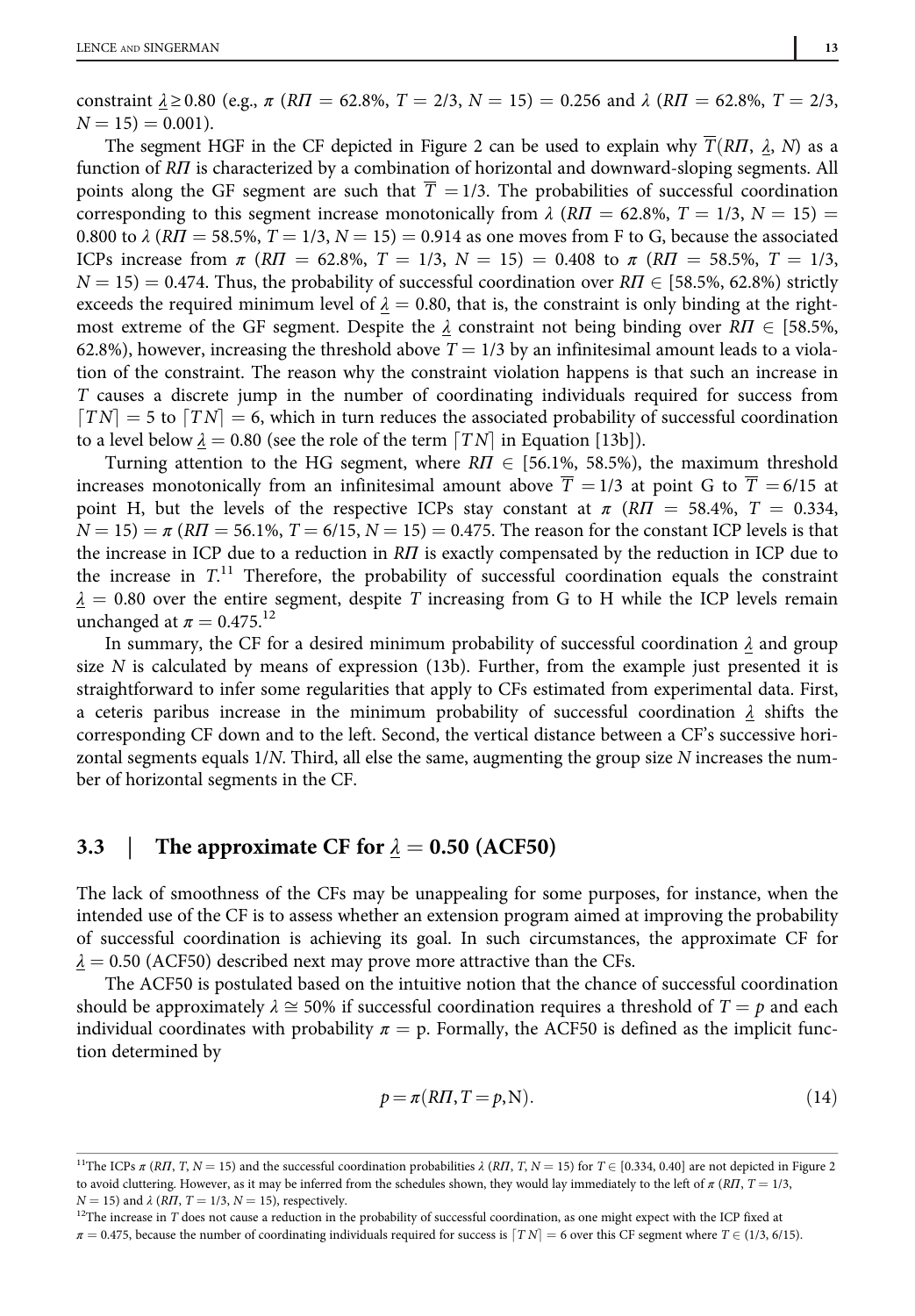

FIGURE 3 Individual coordination probability (ICP) function for citrus growers' experimental data, with corresponding coordination frontier (CF) for  $\lambda = 0.50$  probability of successful coordination and a group of  $N = 15$  individuals, and ACF50 for  $N = 15$  computed from the ICP estimated Model 2 Note: The CF shown is the  $\overline{T}(R\Pi, \lambda = 0.50, N = 15)$  for citrus growers' experimental data

The ACF50 yields the threshold T as a decreasing function of RΠ if the ICP function  $\pi$  (RΠ, T, N) is monotonically decreasing in both R*Π* and *T*, as supported by the experimental evidence. An interesting feature of the ACF50 is that, as discussed in the online supplementary Appendix S1A, the ACF50 is a good approximation to the CF for  $\lambda = 0.50$ . In fact, the online supplementary Appendix S1A also demonstrates that the ACF50 equals

$$
\overline{T}(R\Pi, N) \equiv \lim_{n \to \infty} \max\{T \mid \text{CumBinom}[n - \lceil Tn \rceil, n, 1 - \pi(R\Pi, T, N)] \ge \underline{\lambda} = 0.50\}
$$
 (15)

when the ICP function  $\pi$  (RΠ, T, N) is monotonically decreasing in both RΠ and T. Despite the ACF50 equivalence between (14) and (15), the solution to the fixed-point problem (14) is favored to compute the ACF50 in practice, as it is simpler to solve than the optimization problem (15).

The ACF50 for the ICPs shown in Figure 2 is depicted in Figure 3. Consistent with equality (14), the points  $\pi (R\Pi = 34.9\%, T = 2/3, N = 15) = 2/3$  and  $\pi (R\Pi = 68.0\%, T = 1/3, N = 15) = 1/3$ , labeled respectively as points A and B, are on the ACF50.<sup>13</sup> In general, if  $\pi$  (RΠ, T = t, N) = t when evaluated at  $R\Pi=\rho,$  then it must be the case that  $\overline{T}(R\Pi=\rho,N)=t.$  In other words, the ACF50 is such that  $\pi \left[ RT = \rho, T = \overline{\widetilde{T}} (RT = \rho, N), N \right] = \overline{\widetilde{T}} (RT = \rho, N).$ 

The CF for  $\lambda = 0.50$  is also included in Figure 3 to demonstrate how it is approximated by the ACF50 function. In general, as the group size N increases, the ACF50 exhibits an even closer approximation to the corresponding CF for  $\lambda = 0.50$ .

<sup>&</sup>lt;sup>13</sup>The  $\overline{T}(RII, N=15)$  values for the plot were obtained by employing the bisection routine in Miranda and Fackler's (2002) COMPECON computer package to solve the root-finding problem (14) using MATLAB. Succinctly, for a given N, the bisection routine takes the function  $\pi$ (RΠ, T, N) and a vector of RΠ values as inputs, and yields as output the vector of  $\overline{T}(R\Pi, N)$  values associated with the inputted RП vector.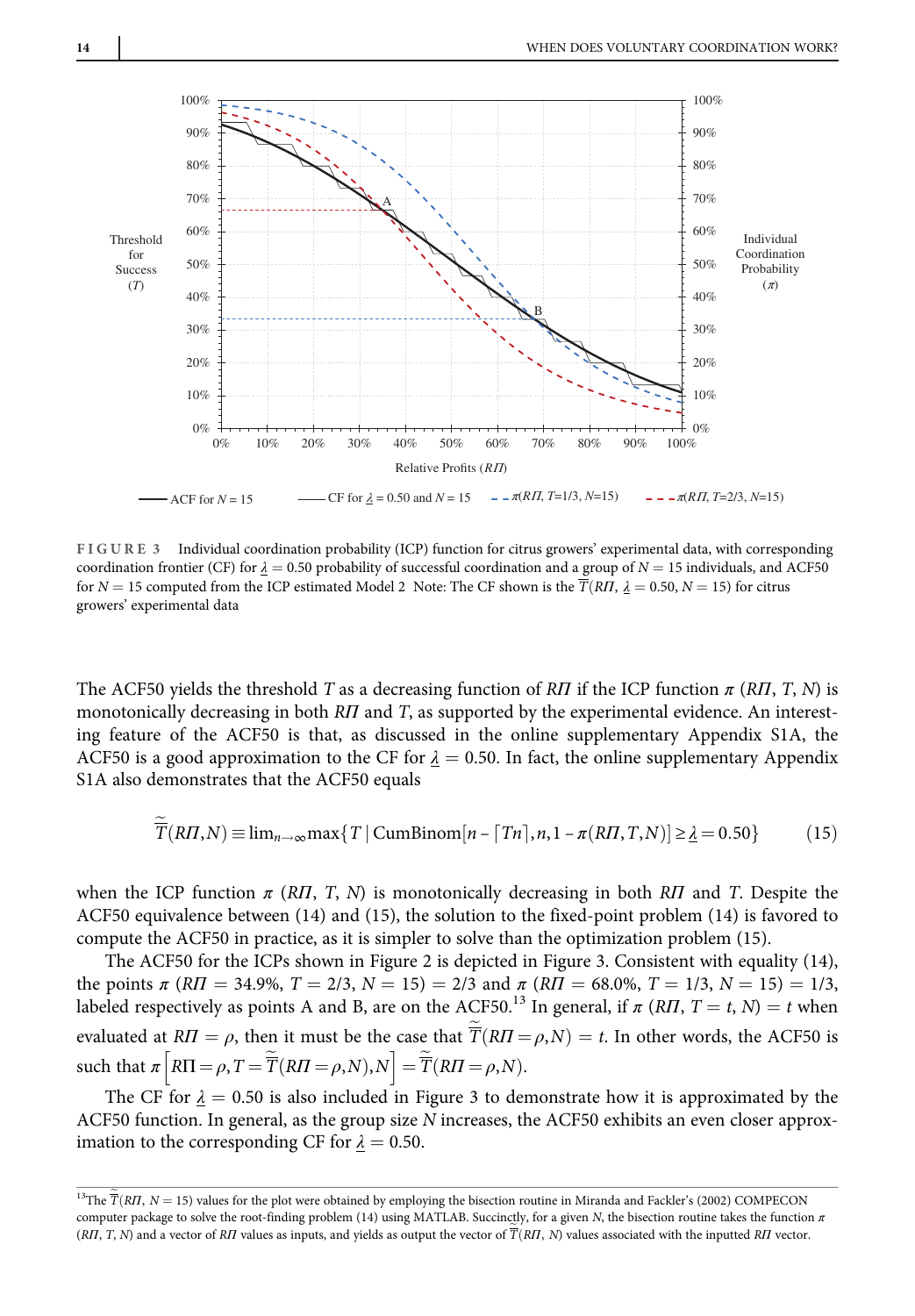# 4 | ESTIMATING THE ICP FUNCTION: THE CASE OF CITRUS GREENING IN FLORIDA

The premise underlying the efforts to coordinate pest and disease management is that they can be more effective relative to farmers acting individually (Klassen, 2000). By computing the maximum feasible participation threshold of a voluntary effort for different levels of RΠ, we provide policymakers with a valuable tool to assess the merits of establishing a voluntary program to coordinate farmers' actions to combat pest and disease. We illustrate the application and usefulness of the CF concept using the case of citrus greening in Florida.

Citrus greening or Huanglongbing (HLB) is a devastating disease caused by the bacterium Candidatus Liberibacter asiaticus and transmitted by a highly mobile insect, the Asian citrus psyllid. The disease affects major commercial citrus production areas worldwide and was first found in Florida in 2005. HLB spread rapidly throughout the state, where it is now endemic. Given the lack of treatment or management strategy to cure the disease, citrus production in Florida has decreased by 80% since 2004.<sup>14</sup> As a consequence, Florida is no longer the largest citrus-producing state in the United States, although it is still the largest orange-producing state (U.S. Department of Agriculture. National Agricultural Statistics Service [USDA-NASS], 2021).

As part of the strategic plan for the Florida citrus industry to address HLB, a voluntary AWPM program to control the psyllid was established in 2010. The program's objective was not to eradicate the pest or disease but to limit its impact. In either case, still today there is no entomological study establishing what percentage of coordination is needed for such a program to be effective. However, had the CF been available at the time, it would have been valuable for providing reasonable estimates of successful coordination for different combinations of conjectural participation thresholds and RΠ. Thus, having the CF could have been beneficial for policymakers working with scientists not only to determine the likely outcome of the program, but also —because they would have been more aware of the issues that coordination entails— to devise ways to encourage participation to reach a desired threshold. In addition, having the CF could have been valuable to communicate to industry stakeholders how the results of the program hinged on their individual decisions to coordinate. Only in 2017, Singerman, Lence, and Useche provided empirical evidence regarding not only the key question of whether the program contributed to mitigate the impact of HLB but also the type of participation needed for the program to be effective. The authors found a significant differential yield and profitability in areas with higher (but not unanimous) coordination.

#### 4.1 | Data

The data we use to estimate the ICP for the case of HLB in Florida were collected by conducting an experimental game during a meeting of Florida citrus growers in April 2016, which was organized by the University of Florida Cooperative Extension. During the meeting, scientists from different disciplines (horticulture, entomology, soil science, etc.) summarized the advances for managing HLB. One of the authors was part of the program as a speaker and made a presentation on AWPM during which he collected the data. These data have been previously used by Singerman and Useche (2019) to analyze the role that strategic uncertainty played in Florida citrus growers' decisions for participating in AWPM. In that study, the authors examined individual grower's choices and behavior. Unlike them, here we focus on aggregate behavior; as mentioned in the introduction, we aim at providing a practical tool that will allow inferring whether group coordination is feasible under specific conditions.

<sup>&</sup>lt;sup>14</sup>Even though HLB was first found in Florida in 2005, the initial figures we use to illustrate its impact on the industry correspond to 2004 because they provide a better estimate of the scale of the industry prior to HLB. Florida was hit by four hurricanes between August and September of 2004. A little over a year later, in October 2005, another hurricane hit the state. Those hurricanes had a significant negative impact on yield and, therefore, the production of oranges statewide in 2005, 2006, and 2007.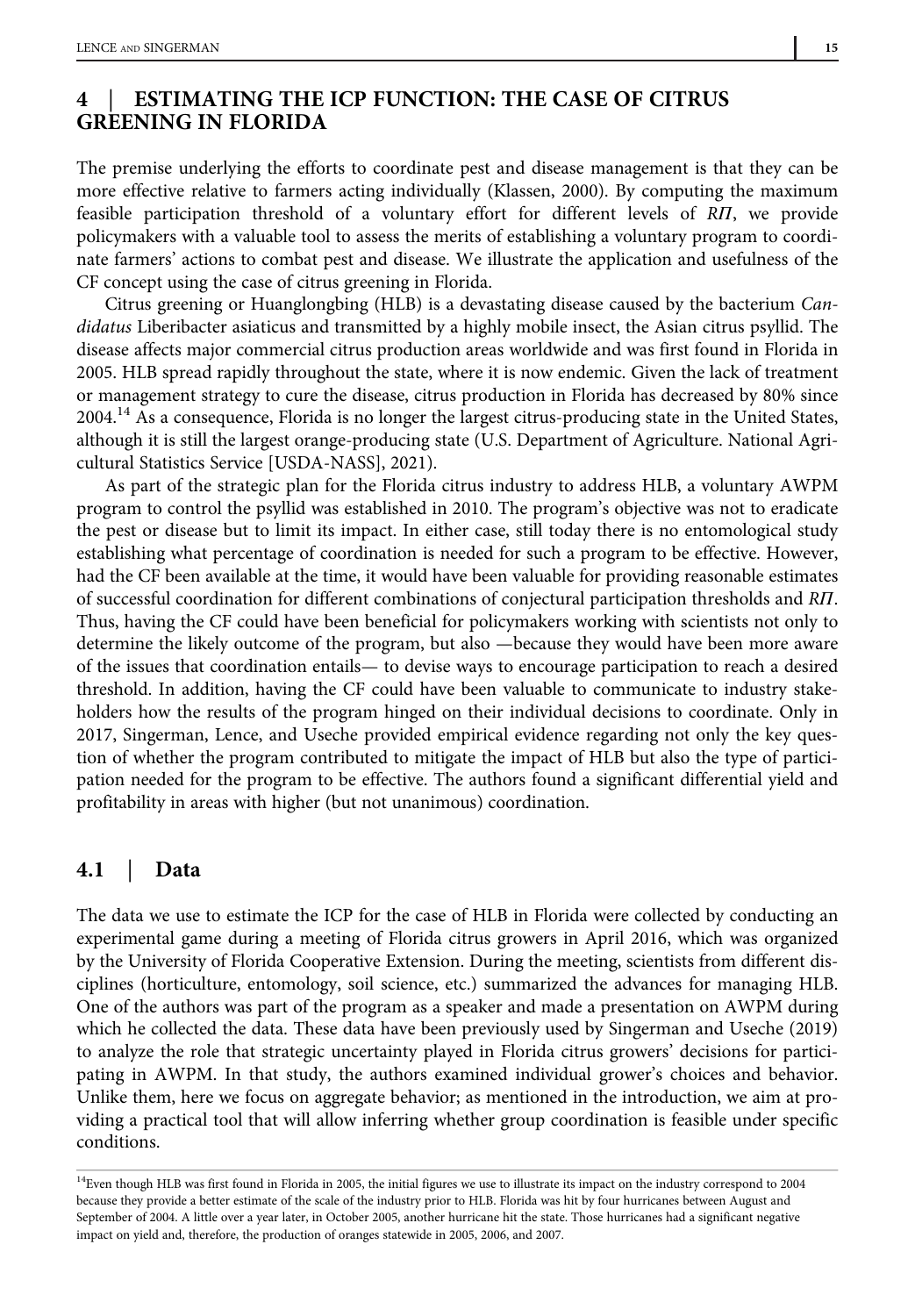As growers entered the room, they were provided with game forms and randomly assigned into three different (hypothetical) coordinating groups, with  $N = 15$ , 30, or 45 growers; that is, we had three different versions of the coordinating games. The set  $N = \{15, 30, 45\}$  was chosen so as to be representative of the actual AWPMs around the state based on the recommendation of the entomologist at the University of Florida who was in charge of the program. Such setting allowed examining whether the size of the coordinating group was a relevant variable for growers to decide whether to coordinate, as it had been found in previous studies (Carlson & Wetzstein, 1993; Olson, 1965; Ostrom, 2010; Sandler, 2015).

At the beginning of the presentation, the speaker explained that the talk was going to be divided into two parts. In the first part, he was going to conduct the experimental game, and in the second part, he was going to share some results on AWPM performance. Before starting the experiment, and to align growers' responses with their actual preferences, the speaker announced that one of the participants would have the chance to win up to \$150 (10% of the maximum payoff) in a raffle at the end of the session based on that individual's responses. The speaker then had growers play four games, two of which furnished the data used to estimate the ICP.<sup>15</sup> In these two games, referred to as strategic Games 1 and 2 from now on, growers had to choose between Options A and B (see online supplementary Appendix S1C). Option A consisted of a certain payout starting at \$150 in the first binary choice, which increased by \$150 in each of the following choices, reaching \$1500 in Choice 10. Option B was framed as an AWPM participation decision, where the expected payoff depended on the grower's belief about the number of individuals who were willing to coordinate sprays. The objective was to find the individual's relative profits (RΠ) up to which each grower was willing to coordinate.

To identify the change in individual behavior related to strategic uncertainty, all factors were kept fixed between strategic Games 1 and 2, but the coordination requirement was changed. In strategic Game 1, Option B offered a payout of \$1500 if at least one-third of the growers in the area coordinated sprays and zero otherwise. In strategic Game 2, Option B offered a payout of \$1500 if at least two-thirds of the growers in the area coordinated sprays and zero otherwise. That is, the threshold was  $T = 1/3$  for the first strategic game, and  $T = 2/3$  for the second one. The maximum amount of \$1500 was based on the estimated cumulative difference in profits of a well-performing AWPM group relative to a not so well performing group (Singerman et al., 2017). After finishing the games, the raffle was conducted, and participants returned the forms at the end of the session.

We collected 123 questionnaires out of the 140 growers who attended the event and took the survey, for a response rate of 88%. The growers who responded to the survey cultivated 153,278 acres, or approximately one-third of the area planted with citrus in Florida at the time. Twelve of the collected questionnaires were discarded due to missing information. An additional 28 questionnaires were also disregarded for the present analysis, because growers did not play threshold strategies.<sup>16</sup> In total, we obtained 1660 Yes/No responses from 83 growers regarding AWPM participation at different RII levels, thresholds T, and group sizes N presented in the strategic games. This set of responses and  $\{R\mid T \times T \times N\}$  combinations provided the basic data for the ICP estimation.

<sup>&</sup>lt;sup>15</sup>The experiment also included a non-strategic game, in which the uncertain alternative was a simple lottery, whose data were used by Singerman and Useche (2019) to study farmers' individual behavior. For the simple lottery, farmers faced a similar setting to that of the strategic games, but Option B simply consisted of the chance to obtain \$1500 with a 67% probability, and \$0 otherwise. Thus, the expected payout was \$1000 throughout the 10 B choices. The entire experiment (including both non-strategic and strategic games) resembles the one conducted by Heinemann et al. (2009). The difference, however, is that in our case it was applied to capture specific features of a real and current (agricultural) issue and the participants were farmers (instead of students), who actually make the type of participation decisions featured by the experiments and, therefore, directly face consequences from those decisions. Nevertheless, in the online supplementary Appendix S1B we also make use of the data collected by Heinemann et al. (2009).

<sup>&</sup>lt;sup>16</sup>Following Heinemann et al. (2009), threshold strategies are defined as those in which the grower (a) chose the uncertain Option B at least once in any of the games; (b) switched from Option B to Option A during that game; and (c) after switching to Option A, did not switch back to Option B. The percentage of participants playing threshold strategies was considerably larger in the study conducted by Heinemann et al. (2009) than in our experiment. We attribute this difference to the time constraints we faced to properly explain and perform the experiment, which may have caused some individuals to not choose threshold strategies due to not completely understanding the game. Thus, by using data only for participants who adopted threshold strategies, we are implicitly assuming that the other participants would have behaved similarly if only they had had a better understanding of the game.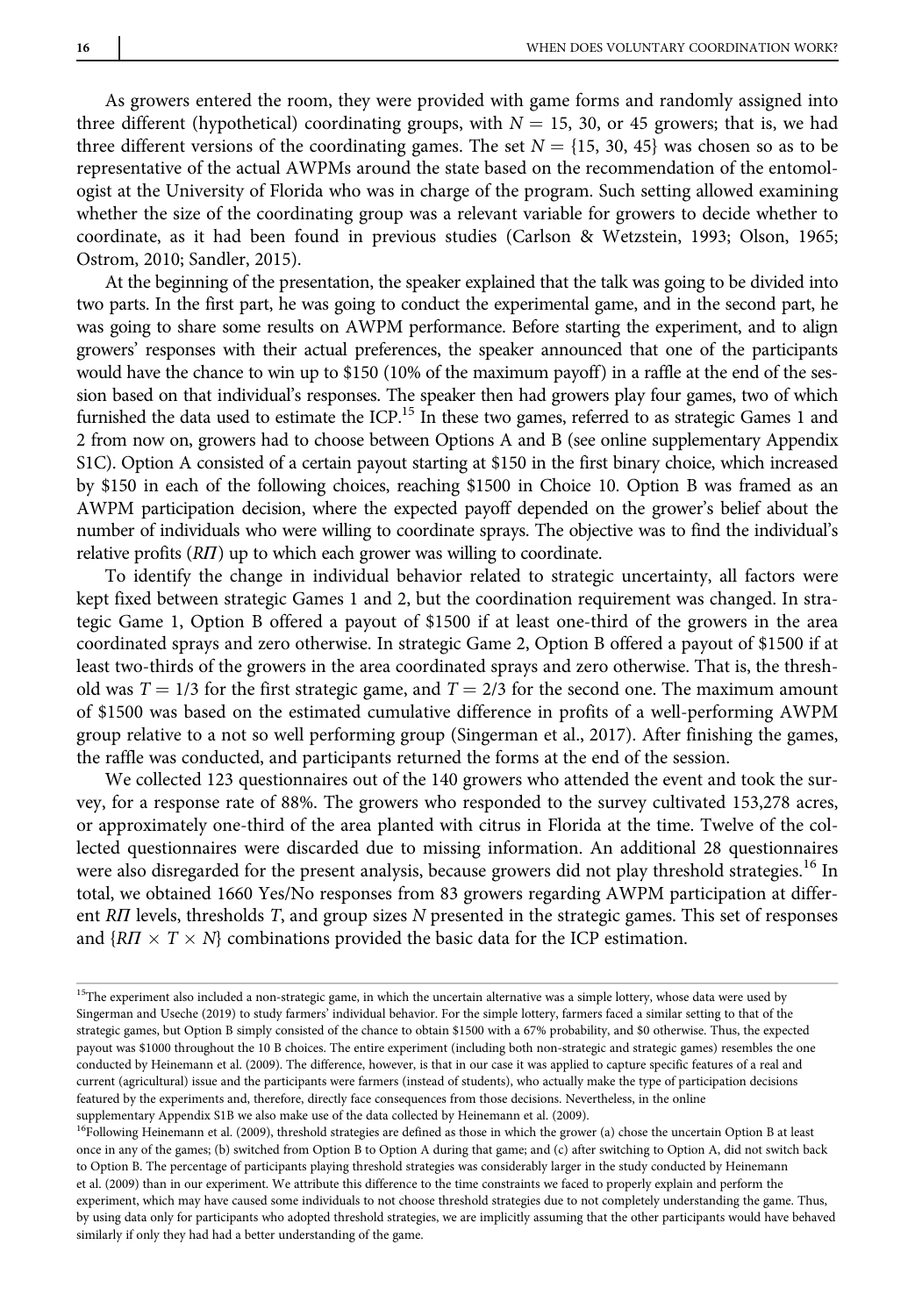#### 4.2 | Estimation

The experimental data allow us to directly estimate the probability that a grower in the sample coordinates sprays at different RH levels, thresholds T, and group sizes N. We conduct this estimation by fitting the following logit model to the data $17$ 

$$
\ln[\pi/(1-\pi)] = \beta_0 + \beta_R RTI + \beta_T T + \beta_N N + \beta_{RR} RT^2 + \beta_{NN} N^2
$$
  
+  $\beta_{RT} RTT + \beta_{RN} RTIN + \beta_{TN} TN.$  (16)

Hence, the estimated ICP function consists of

$$
\pi(R\Pi, T, N) = \frac{\exp(\pmb{\beta}^{\mathrm{T}}\mathbf{X})}{1 + \exp(\pmb{\beta}^{\mathrm{T}}\mathbf{X})},\tag{17}
$$

where  $\beta^T \equiv [\beta_0 \beta_R \beta_T \beta_N \beta_{RR} \beta_{NN} \beta_{RT} \beta_{RN} \beta_{TN}]$  is the row vector of coefficients and  $X \equiv [1, RI, T, J]$ N, R $\Pi^2$ , N<sup>2</sup>, R $\Pi$  T, R $\Pi$  N, T N] is the column vector of explanatory variables. Other regressors, such as individual's demographics, are omitted from our estimated regression because, for simplicity of exposition, we assume that the individuals in the experiment are representative of the coordination group for which the CF is being considered. However, such regressors would be worth including if their values for the group are known.<sup>18</sup>

To account for the potential correlation among each grower's responses, we cluster the responses by grower and make statistical inferences using cluster-robust standard errors. Such estimation method does not require specification of a model for within-cluster error correlation (Cameron & Miller, 2015). The estimates of the logit regression (17) are reported in Table 2 under the column Model 1, along with the more parsimonious specification Model 2, which only includes the variables that are simultaneously statistically significant at the 5% level. Although Model 1 shows that only variable RΠ is negative and statistically significant, Model 2 shows that the variables RΠ and threshold T are both negative and statistically significant at the 1% level.<sup>19</sup>

The graphs of the estimated  $\pi$  (R*Π*, *T*, *N*) obtained from Model 2 by using the AWPM experimental data for  $T = \{1/3, 2/3\}$  and  $N = 15$  are shown in Figures 2 and 3. Figure 3 depicts the graph of the ACF50 obtained from Model 2. Figure 4 shows the same ACF50, as well as its 95% confidence interval. This figure helps illustrate how one could use the ACF50 to test whether an extension program designed to improve attitudes toward coordination is performing as planned.

#### 4.3 | Significance of the ICP function and the CF

Given that the ICPs and the CF depicted in Figure 2 are based on data collected from a framed field economic experiment of growers facing a real-world social dilemma, the relevance of the information they portray specifically for the case of voluntary coordination to deal with HLB —and, more importantly, for any future application involving similar collective action dilemmas— cannot be overstated. Figure 2 not only illustrates but also quantifies two key aspects that are at the heart of

 $^{17}$ Variable  $T^2$  cannot be included as a regressor in the logit model due to collinearity because the experiment involved only  $T = \{1/3, 2/3\}$ .  $^{18}$  For example, suppose that the coefficient of a gender dummy is significantly different from zero when included in the logit (16), so that π

 $(R\Pi, T, N | female) \neq \pi (R\Pi, T, N | male)$ . Then, if one knows that the group for which the CF is being drawn consists of  $N_F$  women and  $(N - N_F)$  men, the appropriate ICP to use in the CF computation (13') should be  $\pi (RII, T, N) = N_F/N \pi (RII, T, N)$  female) + (1 –  $N_F/N \pi$ ) ( $R\Pi$ , T, N|male).

<sup>&</sup>lt;sup>19</sup>We also estimated models 1 and 2 in Table 2 using Generalized Estimated Equations (GEE). The results are very similar to those presented for the clustered logit model.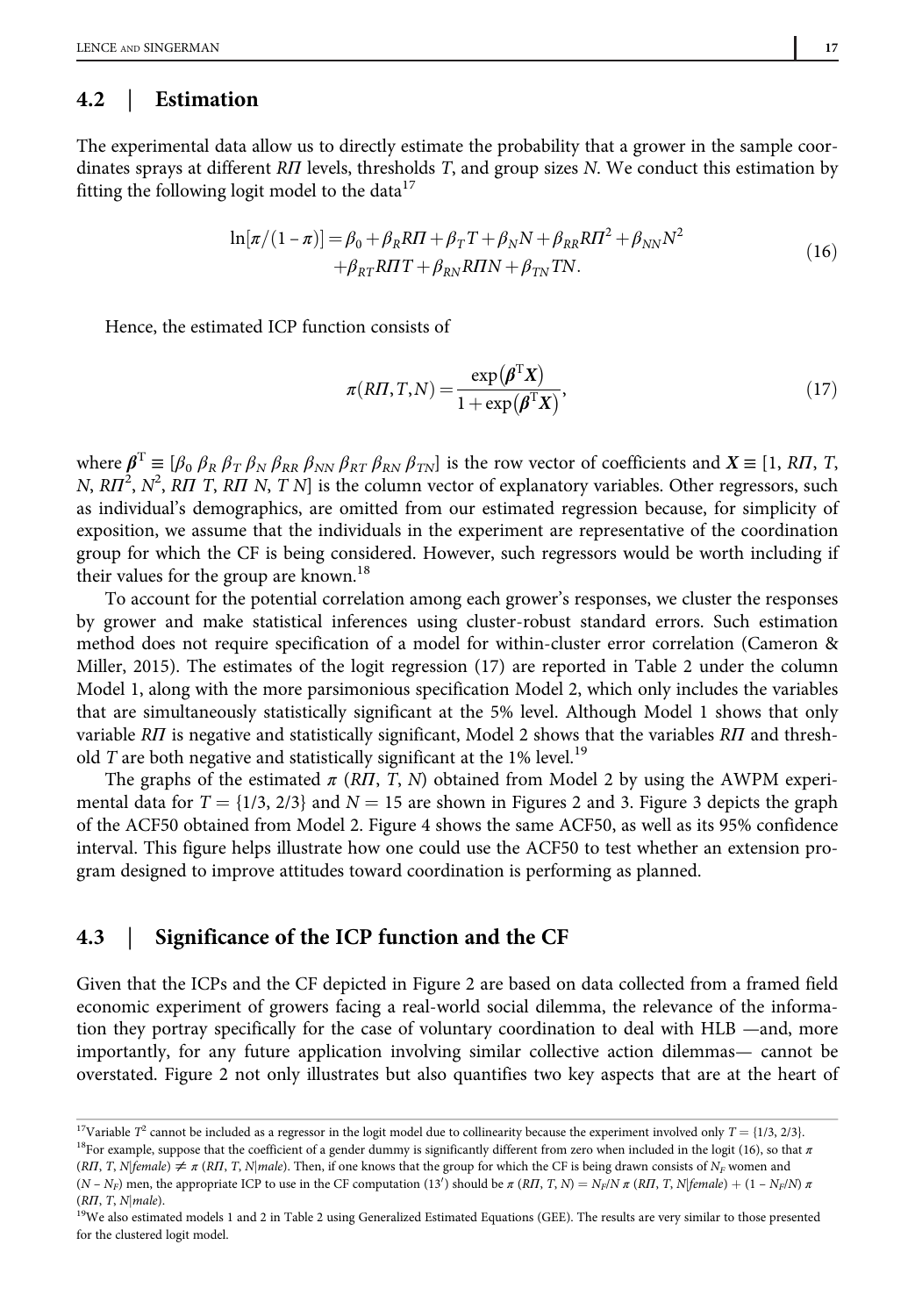| Variable              | Model 1 <sup>b</sup> | Model 2     |
|-----------------------|----------------------|-------------|
| Constant              | 4.988***             | $5.086***$  |
|                       | (1.325)              | (0.476)     |
| $R\Pi$                | $-7.917***$          | $-7.058***$ |
|                       | (2.343)              | (0.623)     |
| T                     | $-1.759$             | $-3.098***$ |
|                       | (1.678)              | (0.513)     |
| $\cal N$              | $-0.00425$           |             |
|                       | (0.103)              |             |
| $R\Pi^2$              | 1.738                |             |
|                       | (1.541)              |             |
| $\mathbb{N}^2$        | 0.00110              |             |
|                       | (0.00177)            |             |
| $R\pi \times T$       | 1.238                |             |
|                       | (2.215)              |             |
| $R\varPi\times N$     | $-0.0602$            |             |
|                       | (0.0499)             |             |
| $T \times N$          | $-0.0729$            |             |
|                       | (0.0446)             |             |
| Pseudo $\mathbb{R}^2$ | 0.403                | 0.396       |
| Observations          | 1660                 | 1660        |
|                       |                      |             |

TABLE 2 Cluster-robust logit estimates of the probability that a grower coordinates insecticide sprays with others<sup>a</sup>

Note: \*\*\* $p < 0.01$ . Robust standard errors within parentheses.

a Data from Singerman and Useche (2019).

 $b$ Variable  $T^2$  cannot be included in Model 1 because of collinearity.

strategic uncertainty; namely, the magnitude of the aggregate change in the probability of successful coordination  $(\lambda)$  due to a change in threshold and the magnitude of the change in the probability of successful coordination as the (opportunity) cost of coordinating increases. The impact from a change in either the threshold or the opportunity cost, or both, on successful coordination is a consequence of the underlying change in the individuals' beliefs about the (coordinating) behavior of others.

Coordinating efforts to combat invasive species typically require high participation. In fact, in some cases, the effort needed is characterized as a weakest-link public good problem (Ervin & Frisvold, 2016; Perrings et al., 2002). Frisvold (2019b) argues that if participation of small-scale producers—for whom farming is not a main source of economic livelihood—is necessary, the need of near-universal participation is far more daunting than, say, a threshold of  $T = 75\%$ . Even without taking the specifics of growers' heterogeneity into account, the CF in Figure 2 illustrates the challenges of meeting near-universal participation. For example, the CF shows that for  $\lambda = 0.80$  and  $N = 15$ , the maximum feasible participation threshold is 86.6%. Importantly, such threshold is feasible only as long as  $R\bar{T} \le 7.1\%$ . Comparatively, a threshold of  $T = 75\%$  requires  $R\bar{T} \le 17.8\%$  if the probability of successful coordination needs to be at least  $\lambda = 0.80$  with  $N = 15$ . Increasing the probability of successful coordination would require a reduction in the maximum participation threshold. The CFs could be used not only to understand the conditions under which different levels of voluntary coordination can be successful but also to establish the magnitude of the economic incentives needed to make it work.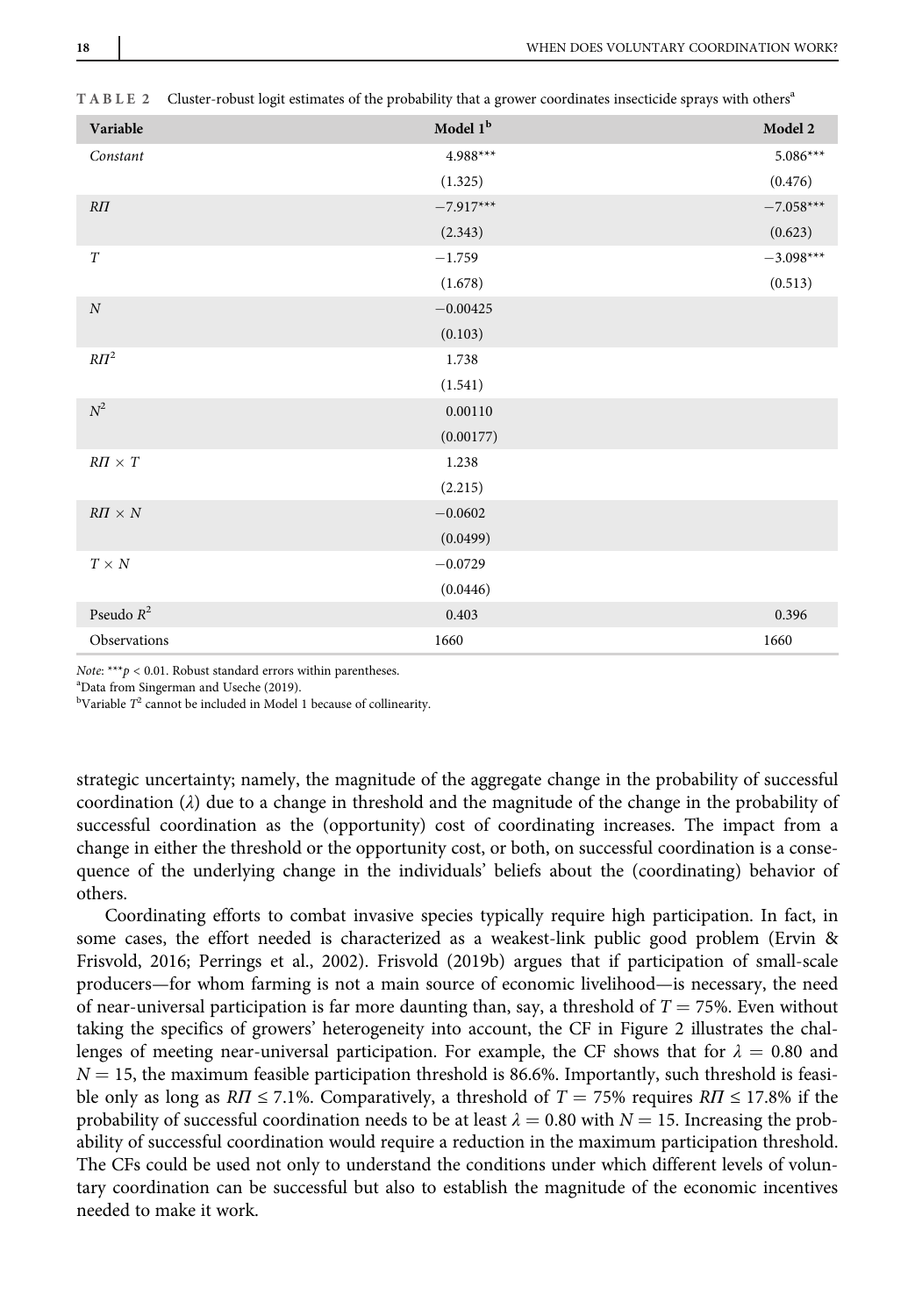

FIGURE 4 ACF50s computed from the estimated ICP Model 2 for the citrus growers' experimental data, and the estimated ICP Model 4 for the Frankfurt students' data from Heinemann, Nagel, and Ockenfels (2009). Note: The ACF50s shown are computed from the estimated ICP Model 2 for the citrus growers' experimental data, and the estimated ICP Model 4 for the Frankfurt student data from Heinemann et al. (2009)

#### 5 | DISCUSSION AND CONCLUSIONS

Collective action would be an optimal solution to tackle the challenges posed by invasive species. But building the appropriate institutions necessary for implementing such an action takes time. A quicker first approach for dealing with invasive species is to use voluntary coordination. However, a key question is: What level of voluntary coordination could be achieved (given the strategic uncertainty involved)? To answer such a question, we propose the CF as a practical tool to assess the likelihood of success of a voluntary coordination program. As such, our framework allows quantifying the impact of two variables that are at the heart of the strategic uncertainty that such a program involves: first, the magnitude of the aggregate change in the probability of successful coordination due to a change in threshold and, second, the magnitude of the change in the probability of successful coordination as the (opportunity) cost of coordinating increases. The CF could be used not only to understand the conditions under which different levels of voluntary coordination can be successful but also to establish the magnitude of the economic incentives needed to make it work. Thus, the CF proposed here has at least three possible applications.

The first application would be to evaluate the initial feasibility of AWPM. The CF would allow researchers and policymakers to determine, ex ante, the conditions under which voluntary coordination can be successful. The second application would be to assist in devising incentives that would foster cooperation, such as the magnitude of spraying subsidies to small growers to increase the chances of reaching a desired threshold. Caplat et al. (2012) argue that subsidizing the control efforts of the players with the least incentive to control increases the confidence of the whole group regarding the usefulness of their efforts, and this becomes a self-fulfilling belief. Finally, a third application of the CF would be as a tool for assessing the impact of the extension program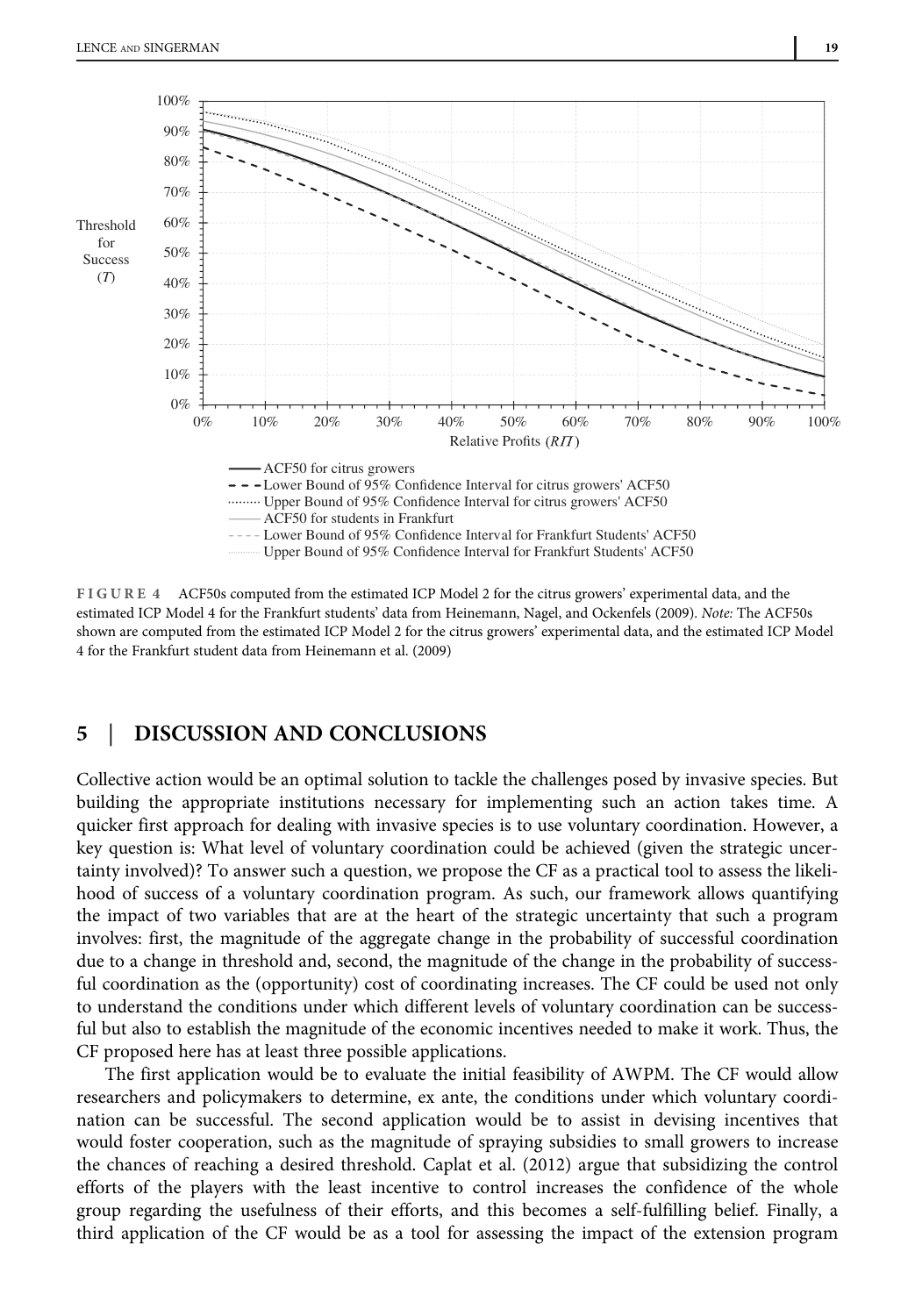designed to affect grower cooperation through time. Arguably, cooperative extension specialists should work to shift farmers' attitudes about the voluntary adoption of cooperative solutions. A few recent studies provide evidence regarding the importance and effectiveness of cooperative extension in encouraging grower cooperation on pest control (Ervin et al., 2019; Singerman & Useche, 2019; Stallman & James Jr., 2015), as well as the malleability and role of social norms in coordination decisions (Brown, 2018). If the extension program is successful, the CF will move up and right through time.

A limitation to our analysis is the implicit assumption that growers are homogenous in size. However, similarly to the commonly made assumption of perfectly competitive markets, this assumption not only makes the CF tractable but also allows us to obtain insights regarding the conditions for successful coordination under strategic uncertainty. Anecdotal evidence based on knowledge of the citrus industry suggests that even a very large grower will very likely benefit from coordination with small-scale "lifestyle" or "hobby" farmers, who could be less motivated by profit incentives and may be a challenge for the sustained success of AWPM.<sup>20</sup> However, more research is needed to better understand the extent to which farmer heterogeneity can hinder the application of the CF concept.

Another limitation of the present study is that the games for which we had data consisted of one-shot coordination games. Voluntary coordination of growers typically involves repeated interaction. To the extent that voluntary coordination has been found to deteriorate over time (Fischbacher & Gachter, 2010; Isaac et al., 1984; Isaac et al., 1985; Kim & Walker, 1984), our findings would denote the first interaction with the highest coordination possible. However, given that (a) discussion among players has been found to enhance cooperation (Orbell et al., 1988), (b) cooperation has been found to be reciprocated, and (c) cooperation is positively related to the investment return on the public good (Dawes & Thaler, 1988), extension can play a critical role in reducing strategic uncertainty and fostering collective action. In fact, extension has already been found to encourage grower dialogue and cooperation on pest control (Ervin et al., 2019; Stallman & James Jr., 2015).

#### ACKNOWLEDGMENTS

The authors contributed equally to this article. The authors are grateful to editor Terry Hurley for his thoughtful suggestions, as well as to three anonymous reviewers for their valuable comments.

#### REFERENCES

Ahouissoussi, Nicolas. B. 1995. "A Principal-Agent Model for Regional Pest Control Adoption." Journal of Agricultural and Applied Economics 27: 301–9.

Almeida, Rodrigo. P. P. 2016. "Can Apulia's Olive Trees Be Saved?" Science 353(6297): 346–8.

Ayer, Harry. W. 1997. "Grass Roots Collective Action: Agricultural Opportunities." Journal of Agricultural and Resource Economics 22(1): 1–11.

Bikhchandani, Sushil, Jack Hirshleifer, and John G. Riley. 2013. The Analytics of Uncertainty and Information, 2nd. ed. Cambridge, UK: Cambridge University Press.<https://doi.org/10.1017/CBO9781139016209>

Bradshaw, Corey J., Boris Leroy, Céline Bellard, David Roiz, Céline Albert, Alice Fournier, Morgan Barbet-Massin, Jean M. Salles, Frédéric Simard, and Franck Courchamp. 2016. "Massive Yet Grossly Underestimated Global Costs of Invasive Insects." Nature Communications 7: 12986.

Brown, Zachary S. 2018. "Voluntary Programs to Encourage Refuges for Pesticide Resistance Management: Lessons from a Quasi-Experiment." American Journal of Agricultural Economics 100(3): 844–67.

<sup>&</sup>lt;sup>20</sup>One of the authors visited a farm in Brazil that has approximately 30,000 contiguous acres of citrus (no citrus farm in Florida has that amount of contiguous acreage). One would expect that a farm so large would not have a strong interest in coordinating because it could be viewed as an AWPM in itself. However, the farm manager in Brazil had recruited a group of 14 employees (at a total annual cost of \$120,000) whose only job was to detect neighboring "lifestyle" or "hobby" farmers who were not spraying their trees. Using traps placed every 150 meters within the perimeter of the farm, the manager was able to trace the direction the psyllids were coming from. The employees then looked for the neighboring source of psyllids and, when found, offered the neighboring small grower or backyard citrus homeowner to spray the trees on a monthly basis. Alternatively, homeowners were offered replacement fruit trees other than citrus. The manager calculated that the prevented loss in production offset the cost of such a program.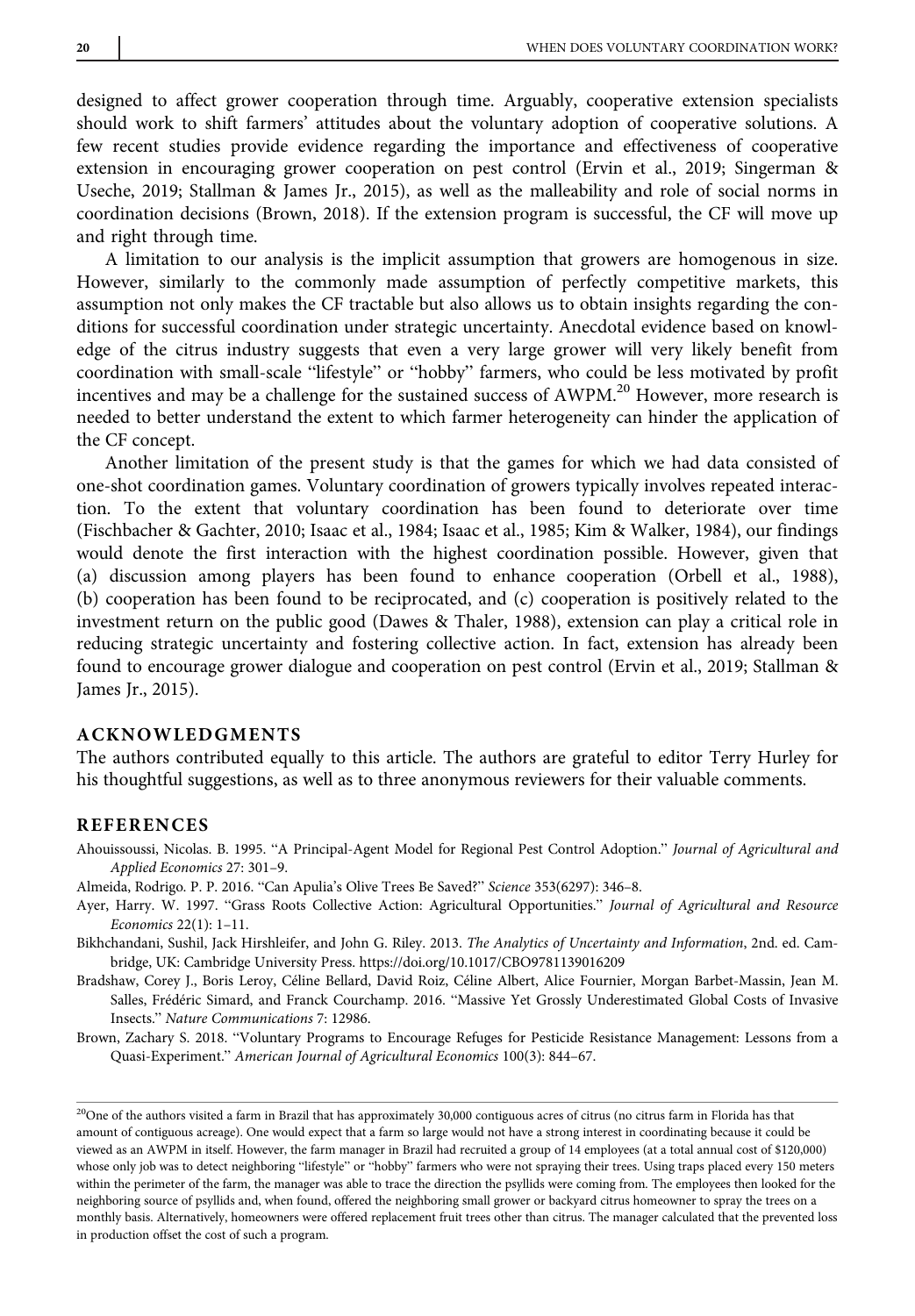- Cameron, A. Colin, and Douglas L. Miller. 2015. "A Practitioner's Guide to Cluster-Robust Inference." Journal Human Resources 50(2): 317–72.
- Caplat, Paul, Shaun Coutts, and Yvonne M. Buckley. 2012. "Modeling Population Dynamics, Landscape Structure, and Management Decisions for Controlling the Spread of Invasive Plants." Annals of the New York Academy of Sciences 1249: 72–83.
- Carlson, Gerald A., and Michael E. Wetzstein. 1993. "Pesticides and Pest Management." In Agricultural and Environmental Resource Economics, edited by Gerald A. Carlson, David Zilberman, and John Miranowski, 268–318. New York: Oxford University Press.

Dawes, Robyn M., and Richard H. Thaler. 1988. "Anomalies: Cooperation." Journal of Economic Perspectives 2(3): 187–97.

- Epanchin-Niell, Rebecca S., and James E. Wilen. 2015. "Individual and Cooperative Management of Invasive Species in Human-Mediated Landscapes." American Journal of Agricultural Economics 97(1): 180–98.
- Epanchin-Niell, Rebecca S., Matthew Hufford, Clare Aslan, Jason Sexton, Jeffrey Port, and Timothy Waring. 2010. "Controlling Invasive Species in Complex Social Landscapes." Frontiers in Ecology and the Environment 8(4): 210–6.
- Ervin, David E., Elise H. Breshears, George B. Frisvold, Terry Hurley, Katherine E. Dentzman, Jeffey L. Gunsolus, Raymond A. Jussaume, et al. 2019. "Farmer Attitudes toward Cooperative Approaches to Herbicide Resistance Management: A Common Pool Ecosystem Service Challenge." Ecological Economics 157: 237–45.
- Ervin, David E., and George B. Frisvold. 2016. "Community-Based Approaches to Herbicide-Resistant Weed Management: Lessons from Science and Practice." Weed Science 64(1): 609–26.
- Fischbacher, Urs, and Simon Gachter. 2010. "Social Preferences, Beliefs, and the Dynamics of Free Riding in Public Goods Experiments." American Economic Review 100(1): 541–56.
- Frisvold, George B. 2019a. "How Low Can you Go? Estimating Impacts of Reduced Pesticide Use." Pest Management Science 75: 1223–33.
- Frisvold, George B. 2019b. "Comment on 'The Role of Strategic Uncertainty in Area-Wide Pest Management Decisions of Florida Citrus Growers." American Journal of Agricultural Economics 101(4): 1012–6.
- Heinemann, Frank, Rosemarie Nagel, and Peter Ockenfels. 2009. "Measuring Strategic Uncertainty in Coordination Games." Review of Economic Studies 76(1): 181–221.
- Hendrichs, Jorge, Peter Kenmore, Alan S. Robinson, and Mark J. B. Vreysen. 2007. "Area-Wide Integrated Pest Management (AW-IPM): Principles, Practice and Prospects." In Area-Wide Control of Insect Pests: From Research to Field Implementation, edited by Mark J. B. Vreysen, Aalan S. Robinson, and Jorge Hendrichs, 3–31. Dordrecht: Springer.
- Hurley, Terry M., and George Frisvold. 2016. "Economic Barriers to Herbicide-Resistance Management." Weed Science 64(sp1): 585–94.
- Hurley, Terry M., and Huichun Sun. 2019. "Softening Shock and Awe Pest Management in Corn and Soybean Production with IPM Principles." Journal of Integrated Pest Management 10(1): 1–8.
- Isaac, Mark R., Kenneth F. McCue, and Charles Plott. 1985. "Public Goods Provision in an Experimental Environment." Journal of Public Economics 26(1): 51–74.
- Isaac, Mark R., James M. Walker, and Susan H. Thomas. 1984. "Divergent Evidence on Free Riding: An Experimental Examination of Possible Explanations." Public Choice 43(2): 113–49.
- Kim, Oliver, and Mark Walker. 1984. "The Free Rider Problem: Experimental Evidence." Public Choice 43(1): 3–24.
- Klassen, Waldemar. 2000. Area-Wide Approaches to Insect Pest Management: History and Lessons. In Proceedings: Area-Wide Control of Fruit Flies and Other Insect Pests. International Conference on Area-Wide Control of Insect Pests, and the 5th International Symposium on Fruit Flies of Economic Importance, 28 May-5 June 1998, Penang, Malaysia. Edited by Keng Hong Tan, 21–38. Pulau Pinang: Penerbit Universiti Sains Malaysia.
- Knipling, Edward F. 1972. "Entomology and the Management of Man's Environment." Australian Journal of Entomology 11(3): 153–67.
- Lazarus, William F., and Bruce L. Dixon. 1984. "Agricultural Pests as Common Property: Control of the Corn Rootworm." American Journal of Agricultural Economics 66: 456–65.
- Lichtenberg, Erik, and David Zilberman. 1986. "The Econometrics of Damage Control." American Journal of Agricultural Economics 68(2): 261–73.
- Liu, Yanxu, and Charles Sims. 2016. "Spatial-Dynamic Externalities and Coordination in Invasive Species Control." Resource and Energy Economics 44: 23–38.
- Loehman, Edna, and Ariel Dinar. 1994. "Cooperative Solution of Local Externality Problems: A Case of Mechanism Design Applied to Irrigation." Journal of Environmental Economics and Management 26: 235–56.
- Miranda, Mario J., and Paul L. Fackler. 2002. Applied Computational Economics and Finance. Cambridge, MA: MIT Press.
- Miranowski, John A. 2016. "Intervention to Manage Pest Resistance: Community-Based or Government Regulation." Choices  $31(4): 1-8.$
- Morris, Stephen, and Hyun S. Shin. 2006. "Global Games: Theory and Applications." In Advances in Economics and Econometrics, edited by Mathias Dewatripont, Lars Peter Hansen, and Stephen J. Turnovsky. Cambridge, MA: Cambridge University Press.
- Mumford, John 2000. Economics of Area-Wide Pest Control. In Proceedings: Area-Wide Control of Fruit Flies and Other Insect Pests. International Conference on Area-Wide Control of Insect Pests, and the 5th International Symposium on Fruit Flies